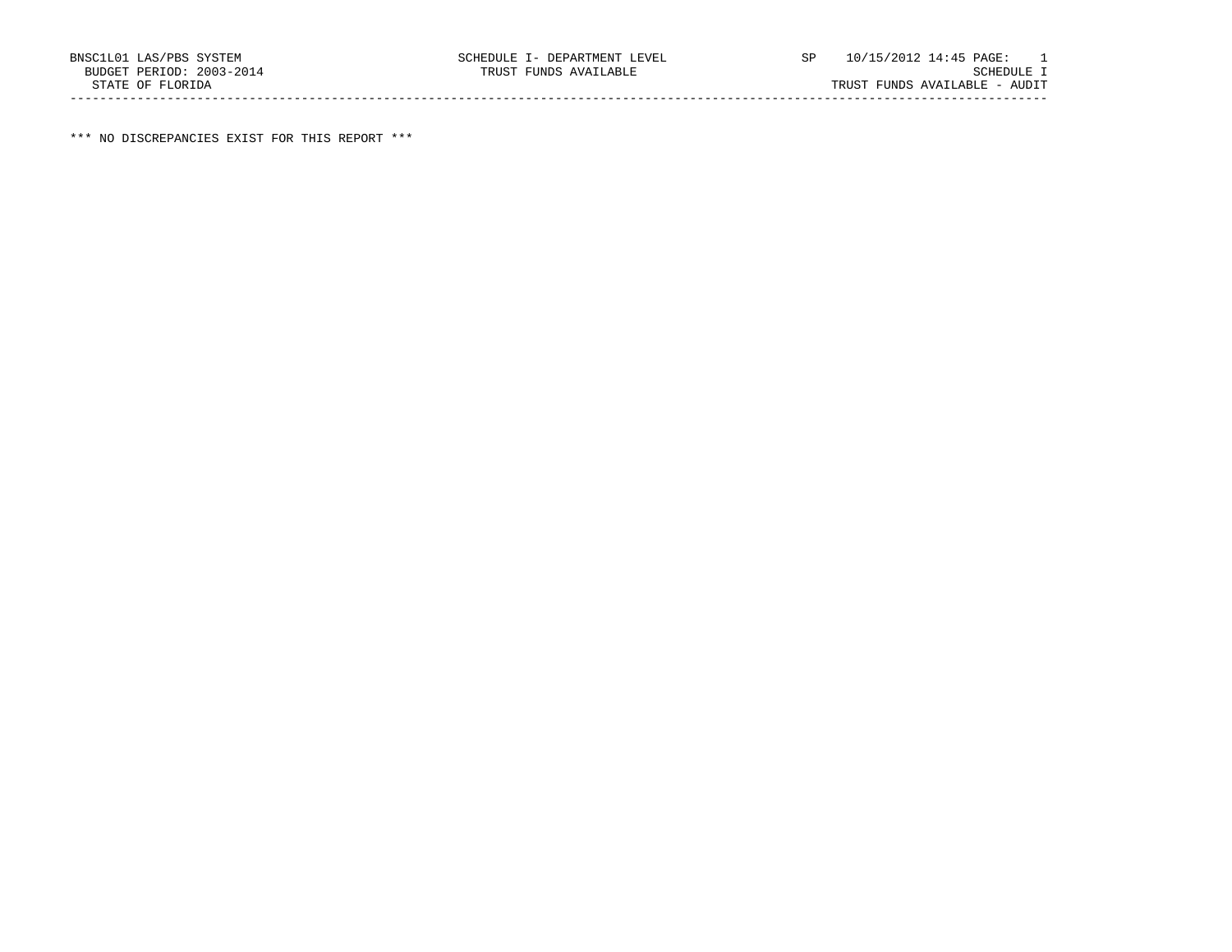|--|

|                                                                                                                                                                                                                                                               |                                         |                                                                |                                                                                                                  | COL A01 COL A02<br>ACT PR YR CURR YR EST AGY REQUEST AGY REQ N/R<br>EXP 2011-12 EXP 2012-13 FY 2013-14 | COL A03 | COL A04<br>FY 2013-14 |
|---------------------------------------------------------------------------------------------------------------------------------------------------------------------------------------------------------------------------------------------------------------|-----------------------------------------|----------------------------------------------------------------|------------------------------------------------------------------------------------------------------------------|--------------------------------------------------------------------------------------------------------|---------|-----------------------|
| FINANCIAL SERVICES 43000000                                                                                                                                                                                                                                   |                                         |                                                                |                                                                                                                  |                                                                                                        |         |                       |
| FUND: UNCLAIMED PROPERTY TF 2007                                                                                                                                                                                                                              |                                         |                                                                |                                                                                                                  |                                                                                                        |         |                       |
| SECTION I: DETAIL OF REVENUES                                                                                                                                                                                                                                 | REVENUE CAP SVC AUTH MATCHING %<br>CODE | <b>CFDA</b><br>CHG % ST I/C LOC I/C NO.                        |                                                                                                                  |                                                                                                        |         |                       |
| 01 UNCLAIMED PROP RECEIPTS 003600 NO 0.0<br>03 REFUNDS 001800 NO 0.0                                                                                                                                                                                          | 215                                     | 717 0.00<br>0.00<br>0.00 0.00                                  | 24,730                                                                                                           | 377,310,361 395,900,000 415,700,000                                                                    |         |                       |
| 04 FINES<br>05 SALE-PUBLIC RECORDS<br>06 INTEREST EARNED<br>06 INTEREST EARNED<br>000500 NO 0.0                                                                                                                                                               | 717<br>717                              | 0.00 0.00<br>0.00 0.00                                         |                                                                                                                  |                                                                                                        |         |                       |
| 06 INTEREST EARNED 000500 NO 0.0 17 0.00 0.00<br>07 PY WARRANT CANCELATIONS 003700 NO 0.0 17 0.00 0.00<br>08 TRUST FUND LOAN 001500 NO 0.0 215.18 0.00 0.00                                                                                                   |                                         |                                                                | $24,730$<br>$863,851$<br>$17,266$<br>$48,972$<br>$32,760$<br>$41,000,000$<br>$120,000,000$<br>$120,000,000$      |                                                                                                        |         |                       |
|                                                                                                                                                                                                                                                               |                                         |                                                                |                                                                                                                  | _______________________________                                                                        |         |                       |
| TOTAL TO LINE B IN SECTION IV                                                                                                                                                                                                                                 |                                         |                                                                |                                                                                                                  | 419, 297, 940 516, 222, 918 416, 031, 255                                                              |         |                       |
| SECTION II: DETAIL OF NONOPERATING EXPENDITURES                                                                                                                                                                                                               |                                         | OBJECT TRANSFER CFDA<br>CODE<br>TO BE<br>NO.                   |                                                                                                                  |                                                                                                        |         |                       |
| 01 TRNSFR TO ADMIN TF<br>02 REPAY TRUST FUND LOAN 215.18<br>03 REFUND OF NON-STATE REVENUE (CLAIMS)<br>06 TRANSFER TO DEPT ELDER AFFAIRS<br>07 GR SRV CHRG 000100,001202,001904<br>08 ADMIN ASSESSMENT ON INVESTMENTS<br>10 DISTRIBUTION TO STATE SCHOOL FUND | 810000                                  | 810000<br>43010000<br>$899000\n860000\n810000\n880000\n899000$ | $734,412$<br>$22,982$<br>$22,444$<br>$2,115$<br>$163,557,179$<br>$164,700,000$<br>$178,500,000$<br>$178,500,000$ | 2,540,629 2,945,391 4,208,219<br>41,000,000 120,000,000<br>210,603,253 216,800,000 231,700,000         |         |                       |
| TOTAL TO LINE E IN SECTION IV                                                                                                                                                                                                                                 |                                         |                                                                |                                                                                                                  | 418,460,899 504,709,739 415,023,234                                                                    |         |                       |
| SECTION III: ADJUSTMENTS                                                                                                                                                                                                                                      |                                         | OBJECT<br>CODE                                                 |                                                                                                                  |                                                                                                        |         |                       |
| 10 ROUNDING<br>19 SEPTEMBER 2011 REVERSIONS<br>20 PY CF ENCUMBRANCES ADJUST LINE A<br>21 PY A/P NOT CERT OPER CAT ADJUST LINE A<br>22 SEPTEMBER 2012 REVERSIONS                                                                                               |                                         | 991000<br>991000<br>991000<br>991000<br>991000                 | 3<br>16,927<br>62,893-<br>99,343                                                                                 | 57,151                                                                                                 |         |                       |
| TOTAL TO LINE H IN SECTION IV                                                                                                                                                                                                                                 |                                         |                                                                |                                                                                                                  | 53,380 57,151                                                                                          |         |                       |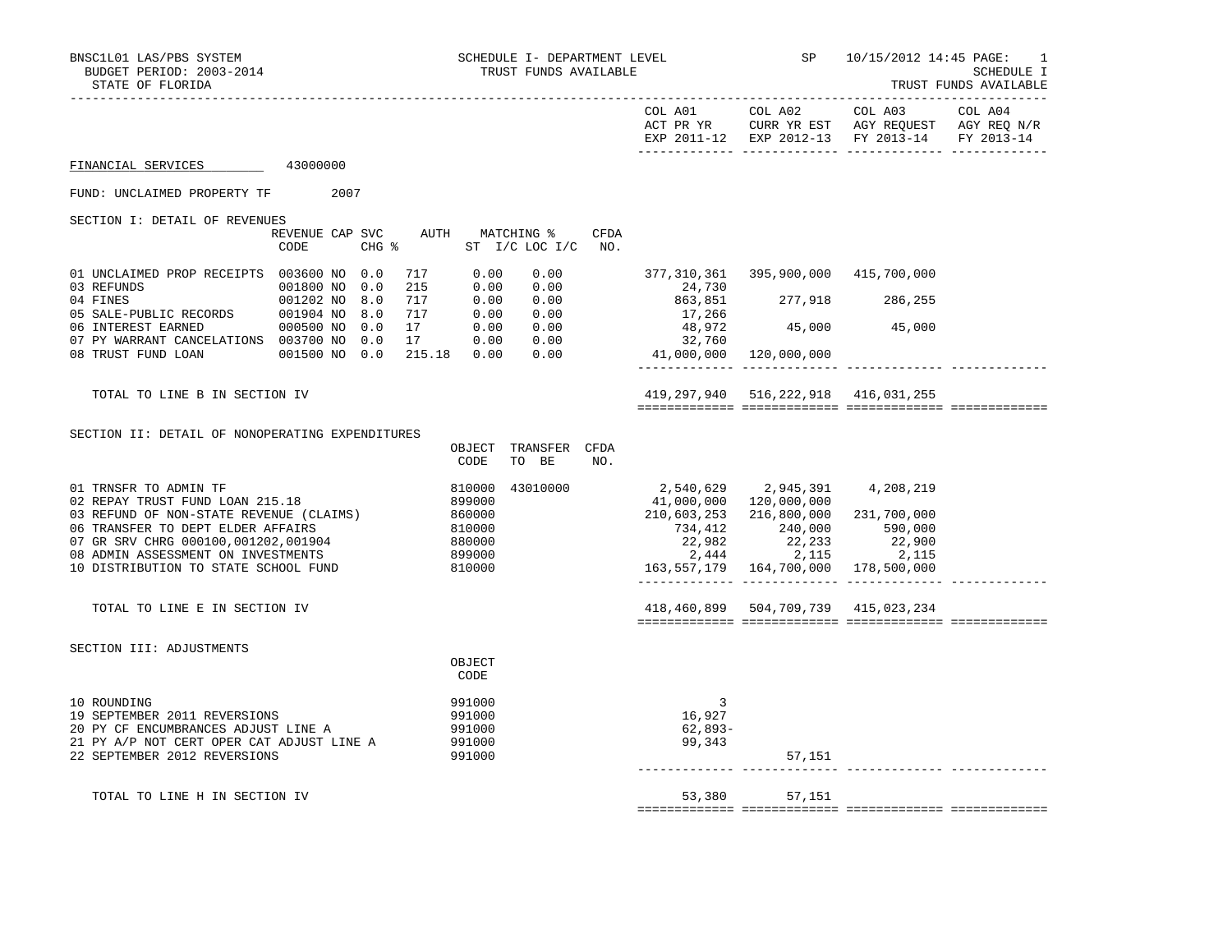| BNSC1L01 LAS/PBS SYSTEM<br>BUDGET PERIOD: 2003-2014<br>STATE OF FLORIDA | SCHEDULE I- DEPARTMENT LEVEL<br>TRUST FUNDS AVAILABLE |                                     |                                       | 10/15/2012 14:45 PAGE:               | -2<br>SCHEDULE I<br>TRUST FUNDS AVAILABLE |
|-------------------------------------------------------------------------|-------------------------------------------------------|-------------------------------------|---------------------------------------|--------------------------------------|-------------------------------------------|
|                                                                         |                                                       | COL A01<br>ACT PR YR<br>EXP 2011-12 | COL A02<br>CURR YR EST<br>EXP 2012-13 | COL A03<br>AGY REOUEST<br>FY 2013-14 | COL A04<br>AGY REQ N/R<br>FY 2013-14      |
| 43000000<br>FINANCIAL SERVICES                                          |                                                       |                                     |                                       |                                      |                                           |
| 2007<br>FUND: UNCLAIMED PROPERTY TF                                     |                                                       |                                     |                                       |                                      |                                           |
| SECTION IV: SUMMARY                                                     |                                                       |                                     |                                       |                                      |                                           |
| UNRESERVED FUND BALANCE - JULY 1                                        | (A)                                                   |                                     |                                       |                                      |                                           |
| ADD: REVENUES (FROM SECTION I)                                          | (B)                                                   | 419,297,940                         | 516,222,918                           | 416,031,255                          |                                           |
| TOTAL FUNDS AVAILABLE (LINE A + LINE B)                                 | (C)                                                   | 431,341,658                         | 525,377,134                           | 432,723,569                          |                                           |
| LESS: OPERATING EXPENDITURES                                            | (D)                                                   |                                     |                                       | 3,779,923 4,032,232 5,614,124        | 79,002                                    |
| LESS: NONOPERATING EXPENDITURES (SECTION II)                            | (E)                                                   | 418,460,899                         | 504,709,739                           | 415,023,234                          |                                           |
| LESS: FIXED CAPITAL OUTLAY (TOTAL ONLY)                                 | (F)                                                   |                                     |                                       |                                      |                                           |
| UNRESERVED FUND BALANCE - JUNE 30 - BEFORE ADJ                          | (G)                                                   | 9,100,836                           | 16,635,163                            | 12,086,211                           |                                           |
| NET ADJUSTMENTS (FROM SECTION III)                                      | (H)                                                   |                                     | 53,380 57,151                         |                                      |                                           |
| ADJUSTED UNRESERVED FUND BALANCE - JUNE 30                              | (I)                                                   | 9,154,216                           | 16,692,314                            | 12,086,211                           |                                           |

TOTAL UNRESERVED FUND BALANCE FROM STATEWIDE CFO FILE: 12,043,718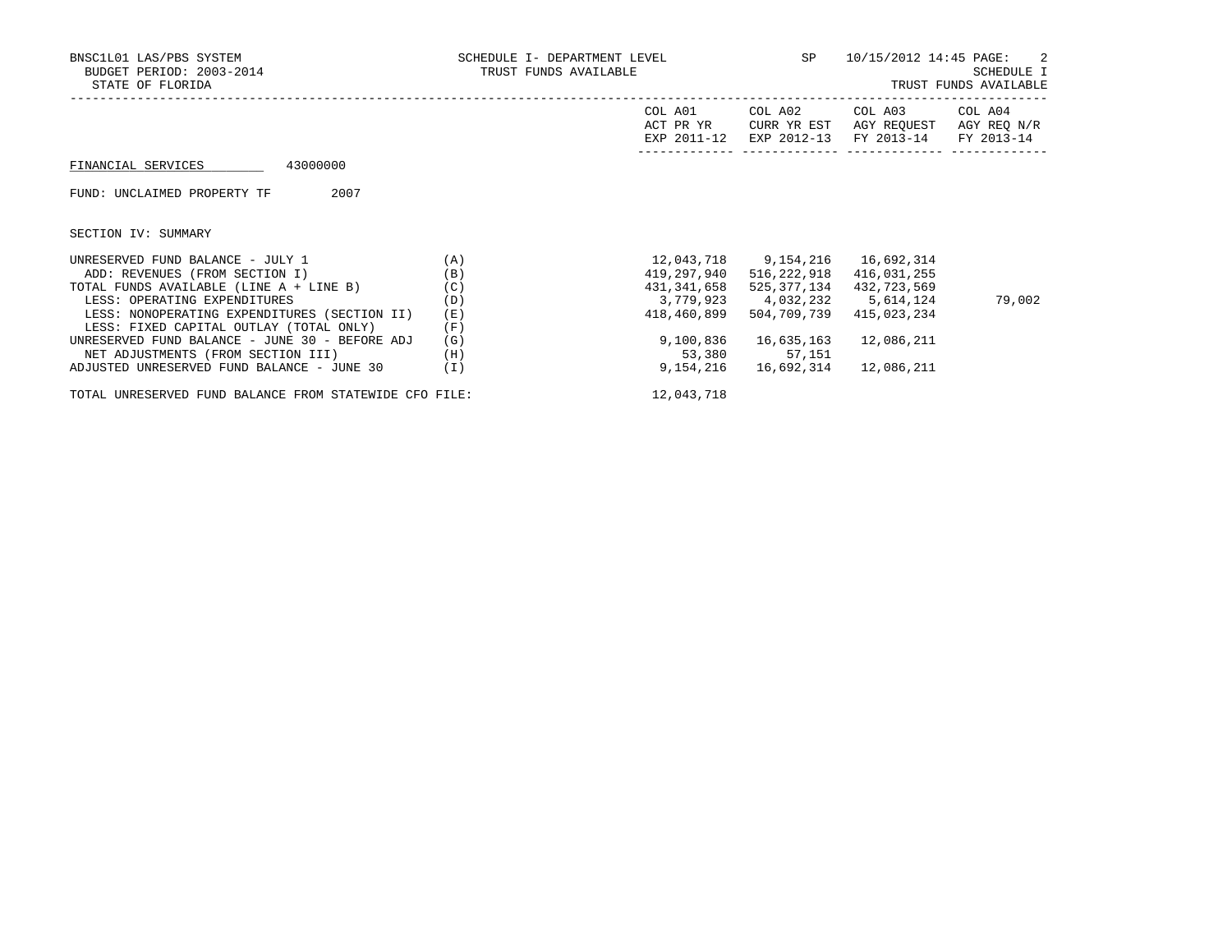| COL<br>A01<br>DR.<br>- YR<br>ΔΟͲ | COL A02<br>YR EST<br>CURR | COL A03<br>AGY REOUEST   | COL A04<br>AGY REO N/R   |
|----------------------------------|---------------------------|--------------------------|--------------------------|
| $\sqrt{10}$<br><b>UYD</b>        | $2012 - 13$<br><b>FYD</b> | $2013 - 14$<br><b>FV</b> | $2013 - 14$<br><b>DV</b> |
|                                  |                           |                          |                          |

FINANCIAL SERVICES 43000000

## FUND: ADMINISTRATIVE TRUST FUND 2021

SECTION I: DETAIL OF REVENUES

|                                                 | REVENUE CAP SVC<br>CODE                                                                               | CHG % | AUTH    |              | MATCHING %<br>ST I/C LOC I/C | CFDA<br>NO. |                                                                                                  |                        |                              |  |
|-------------------------------------------------|-------------------------------------------------------------------------------------------------------|-------|---------|--------------|------------------------------|-------------|--------------------------------------------------------------------------------------------------|------------------------|------------------------------|--|
| 01 FEES                                         | 000100 YES 8.0                                                                                        |       | 624.502 |              |                              |             |                                                                                                  |                        |                              |  |
| 02 FINES AND PENALTIES                          | 001202 NO                                                                                             | 8.0   | 17 FS   | 0.00<br>0.00 | 0.00<br>0.00                 |             | 2,166,867<br>798,413                                                                             | 2,000,000<br>1,347,607 | 2,000,000<br>180,000         |  |
| 03 TRANSFER FRM JAC FRM GR 001500 NO            |                                                                                                       | 0.0   | 27 FS   | 0.00         | 0.00                         |             | 1,633,268                                                                                        | 1,833,268              | 1,833,268                    |  |
| 08 REFUNDS                                      | 001800 NO                                                                                             | 0.0   | 215FS   | 0.00         | 0.00                         |             |                                                                                                  |                        |                              |  |
| 10 ARTICLE V FEES                               | 000124 YES 0.0                                                                                        |       | 28.36   | 0.00         | 0.00                         |             | 28,717<br>635,595                                                                                | 600,000 600,000        |                              |  |
| 13 PY WARRANT CANCELLATION                      | 003700 NO                                                                                             | 0.0   | 17      | 0.00         | 0.00                         |             |                                                                                                  |                        |                              |  |
| 15 SALE OF GOODS OS ST GOV                      | 001904 NO                                                                                             | 8.0   | 215     | 0.00         | 0.00                         |             | $\frac{237}{14,116}$                                                                             |                        |                              |  |
| 19 TENANT BRKR COMMISSION                       | 004001 NO                                                                                             | 8.0   | 255.25  | 0.00         | 0.00                         |             |                                                                                                  |                        | 5,400 5,400<br>60,000 60,000 |  |
| 20 INTEREST                                     | 000500 NO                                                                                             | 8.0   | 17      | 0.00         | 0.00                         |             | 1,587                                                                                            |                        |                              |  |
| 22 RESTITUTION - PAF                            | 001204 NO                                                                                             | 0.0   | 414.411 | 0.00         | 0.00                         |             |                                                                                                  |                        |                              |  |
| 24 XFER OFR ADMIN TF 2573                       | 001500 NO                                                                                             | 0.0   | 215.32  | 0.00         | 0.00                         |             | 1,750<br>7,727,404<br>1,166,316                                                                  | 5,753,415              | 5,300,469                    |  |
| 25 XFER OFR ADMIN TF 2275                       | 001500 NO                                                                                             | 0.0   | 215.32  | 0.00         | 0.00                         |             |                                                                                                  | 1,853,169              | 1,537,685                    |  |
| 26 XFER COST ALLC FND 2007                      | 001500 NO                                                                                             | 0.0   | 215.32  | 0.00         | 0.00                         |             | 2,540,629                                                                                        | 2,945,391              | 4,208,219                    |  |
| 27 XFER COST ALLC FND 2021                      | 001500 NO                                                                                             | 0.0   | 215.32  | 0.00         | 0.00                         |             |                                                                                                  |                        | 595,995                      |  |
| 28 XFER COST ALLC FND 2078                      | 001500 NO                                                                                             | 0.0   | 215.32  | 0.00         | 0.00                         |             | 264, 162 501, 720<br>1, 103, 404 1, 139, 356                                                     |                        | 1,353,444                    |  |
| 29 XFER COST ALLC FND 2261                      | 001500 NO                                                                                             | 0.0   | 215.32  | 0.00         | 0.00                         |             | 279,735                                                                                          | 386,906                | 420,000                      |  |
| 30 XFER COST ALLC FND 2275                      | 001500 NO                                                                                             | 0.0   | 215.32  | 0.00         | 0.00                         |             | 1,149,799                                                                                        | 1,478,856              | 1,746,795                    |  |
| 31 XFER COST ALLC FND 2393                      | 001500 NO                                                                                             | 0.0   | 215.32  | 0.00         | 0.00                         |             |                                                                                                  | 18,485,439             | 19,740,496                   |  |
| 32 XFER COST ALLC FND 2573                      | 001500 NO                                                                                             | 0.0   | 215.32  | 0.00         | 0.00                         |             | 15,673,442<br>3,791,141                                                                          | 2,993,317              | 3,540,857                    |  |
| 33 XFER COST ALLC FND 2725                      | 001500 NO                                                                                             | 0.0   | 215.32  | 0.00         | 0.00                         |             | 2, 212, 790                                                                                      | 2,192,921              | 2,604,977                    |  |
| 34 XFER COST ALLC FND 2795                      | 001500 NO                                                                                             | 0.0   | 215.32  | 0.00         | $0.00$<br>$0.00$             |             |                                                                                                  |                        |                              |  |
| 35 XFER COST ALLC FND 2798                      | 001500 NO                                                                                             | 0.0   | 215.32  | 0.00         |                              |             |                                                                                                  |                        |                              |  |
| 42 XFER FRM DMS 2510                            | 001500 NO 0.0                                                                                         |       | 17      | 0.00         | 0.00                         |             | $6,309,576$<br>$347,480$<br>$31,843$<br>$516$<br>$576,919$<br>$31,843$<br>$350,000$<br>$350,000$ |                        |                              |  |
|                                                 |                                                                                                       |       |         |              |                              |             |                                                                                                  |                        |                              |  |
| TOTAL TO LINE B IN SECTION IV                   |                                                                                                       |       |         |              |                              |             | 47,878,271                                                                                       | 52,000,200             | 55, 293, 958                 |  |
| SECTION II: DETAIL OF NONOPERATING EXPENDITURES |                                                                                                       |       |         |              |                              |             |                                                                                                  |                        |                              |  |
|                                                 |                                                                                                       |       |         | OBJECT       | TRANSFER                     | CFDA        |                                                                                                  |                        |                              |  |
|                                                 |                                                                                                       |       |         | CODE         | TO BE                        | NO.         |                                                                                                  |                        |                              |  |
| 01 GENERAL REVENUE SERVICE CHARGE               |                                                                                                       |       |         |              |                              |             | 228,888                                                                                          |                        | 273,041 179,632              |  |
| 02 REFUND OF STATE REVENUE                      |                                                                                                       |       |         |              |                              |             | 427                                                                                              |                        |                              |  |
| 04 REFUND OF NON-STATE REVENUE                  |                                                                                                       |       |         |              |                              |             | 18,233                                                                                           |                        |                              |  |
| 05 TRANSFER TO ADMIN TRUST FUND                 |                                                                                                       |       |         |              |                              |             | $43010000$ 264,162                                                                               | 501,720                | 595,995                      |  |
| 25 FINGERPRINT FEES                             |                                                                                                       |       |         |              |                              |             | 28,024                                                                                           | 25,000                 | 25,000                       |  |
| 26 CY BUDGET AMENDMENTS                         | FE CHARGE 880000<br>FE CHARGE 860000<br>EVENUE 860000<br>FE FUND 810000<br>134900<br>899000<br>899000 |       |         |              |                              |             |                                                                                                  | 325,782                |                              |  |
|                                                 |                                                                                                       |       |         |              |                              |             |                                                                                                  |                        |                              |  |
| TOTAL TO LINE E IN SECTION IV                   |                                                                                                       |       |         |              |                              |             | 539,734                                                                                          | 1,125,543              | 800,627                      |  |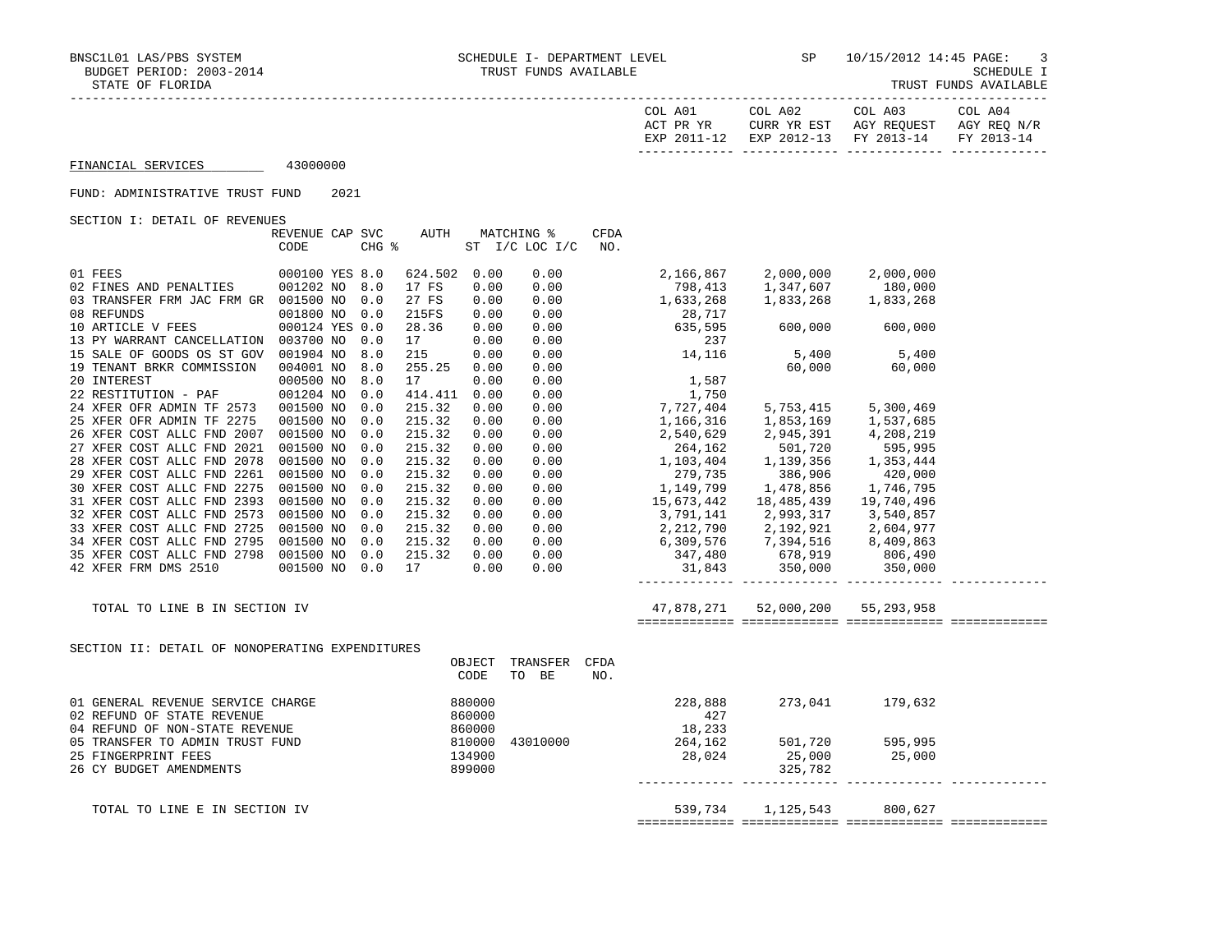| BNSC1L01 LAS/PBS SYSTEM<br>BUDGET PERIOD: 2003-2014<br>STATE OF FLORIDA                                                                                                                                                                                                                                                                       | SCHEDULE I- DEPARTMENT LEVEL<br>TRUST FUNDS AVAILABLE                                            |                                                                                  |                                                                                 | SP 10/15/2012 14:45 PAGE:                                                                                             | SCHEDULE I<br>TRUST FUNDS AVAILABLE |
|-----------------------------------------------------------------------------------------------------------------------------------------------------------------------------------------------------------------------------------------------------------------------------------------------------------------------------------------------|--------------------------------------------------------------------------------------------------|----------------------------------------------------------------------------------|---------------------------------------------------------------------------------|-----------------------------------------------------------------------------------------------------------------------|-------------------------------------|
|                                                                                                                                                                                                                                                                                                                                               |                                                                                                  |                                                                                  |                                                                                 | EXP 2011-12 EXP 2012-13 FY 2013-14 FY 2013-14                                                                         |                                     |
| 43000000<br>FINANCIAL SERVICES                                                                                                                                                                                                                                                                                                                |                                                                                                  |                                                                                  |                                                                                 |                                                                                                                       |                                     |
| FUND: ADMINISTRATIVE TRUST FUND<br>2021                                                                                                                                                                                                                                                                                                       |                                                                                                  |                                                                                  |                                                                                 |                                                                                                                       |                                     |
| SECTION III: ADJUSTMENTS                                                                                                                                                                                                                                                                                                                      | OBJECT                                                                                           |                                                                                  |                                                                                 |                                                                                                                       |                                     |
|                                                                                                                                                                                                                                                                                                                                               | CODE                                                                                             |                                                                                  |                                                                                 |                                                                                                                       |                                     |
| 08 ROUNDING<br>20 SEPTEMBER 2011 REVERSIONS<br>21 SEPTEMBER 2012 REVERSIONS<br>22 SWFS ADJUSTMENT<br>23 PY CERT FWD ENCUM ADJUST LINE A<br>24 PY NON-CF PAYABLES OPERAT CAT ADJ LINE A<br>25 PY ADJ TO CERT FWD ENCUM ADJUST LINE A<br>26 ADJ TO CONTRACTED SERVICES PAYABLES<br>27 ADJ OFR ADMIN TF RECEIVABLES<br>28 ADJUSTMENT TO EXPENSES | 991000<br>991000<br>991000<br>991000<br>991000<br>991000<br>991000<br>991000<br>991000<br>991000 | 3<br>307,063<br>$50 -$<br>1,778,030-<br>132,704<br>342<br>$74-$<br>16,649<br>164 | 343,836                                                                         |                                                                                                                       |                                     |
| TOTAL TO LINE H IN SECTION IV                                                                                                                                                                                                                                                                                                                 |                                                                                                  |                                                                                  | 1,321,229- 343,836                                                              |                                                                                                                       |                                     |
| SECTION IV: SUMMARY                                                                                                                                                                                                                                                                                                                           |                                                                                                  |                                                                                  |                                                                                 |                                                                                                                       |                                     |
| UNRESERVED FUND BALANCE - JULY 1<br>ADD: REVENUES (FROM SECTION I)<br>TOTAL FUNDS AVAILABLE (LINE A + LINE B)<br>LESS: OPERATING EXPENDITURES<br>LESS: NONOPERATING EXPENDITURES (SECTION II)<br>LESS: FIXED CAPITAL OUTLAY (TOTAL ONLY)<br>UNRESERVED FUND BALANCE - JUNE 30 - BEFORE ADJ<br>NET ADJUSTMENTS (FROM SECTION III)              | (A)<br>(B)<br>(C)<br>(D)<br>(E)<br>(F)<br>(G)<br>(H)                                             | 50,825,263<br>46,936,349<br>1,321,229-                                           | 2,946,992 2,027,951<br>54,028,151<br>50,869,257<br>539,734 1,125,543<br>343,836 | 2,377,187<br>47,878,271 52,000,200 55,293,958<br>57,671,145<br>54,487,933<br>800,627<br>3,349,180 2,033,351 2,382,585 | 1,434,178                           |
| ADJUSTED UNRESERVED FUND BALANCE - JUNE 30                                                                                                                                                                                                                                                                                                    | (I)                                                                                              |                                                                                  |                                                                                 | 2,027,951 2,377,187 2,382,585                                                                                         |                                     |
| TOTAL UNRESERVED FUND BALANCE FROM STATEWIDE CFO FILE:                                                                                                                                                                                                                                                                                        |                                                                                                  | 2,946,992                                                                        |                                                                                 |                                                                                                                       |                                     |
| SCHEDULE IB: DETAIL OF UNRESERVED FUND BALANCE                                                                                                                                                                                                                                                                                                | FUNDING SOURCE<br>STATE (S)<br>NONSTATE (N)                                                      |                                                                                  |                                                                                 |                                                                                                                       |                                     |
| 01 FINANCIAL LITERACY COUNCIL<br>02 BALANCE OF STATE FUNDS - UNRESERVED                                                                                                                                                                                                                                                                       | N<br>S                                                                                           | $9,946$<br>2,018,005<br>2,367,241<br>2,372,639                                   |                                                                                 |                                                                                                                       |                                     |
| ADJUSTED UNRESERVED FUND BALANCE - JUNE 30                                                                                                                                                                                                                                                                                                    |                                                                                                  |                                                                                  |                                                                                 | 2,027,951 2,377,187 2,382,585                                                                                         |                                     |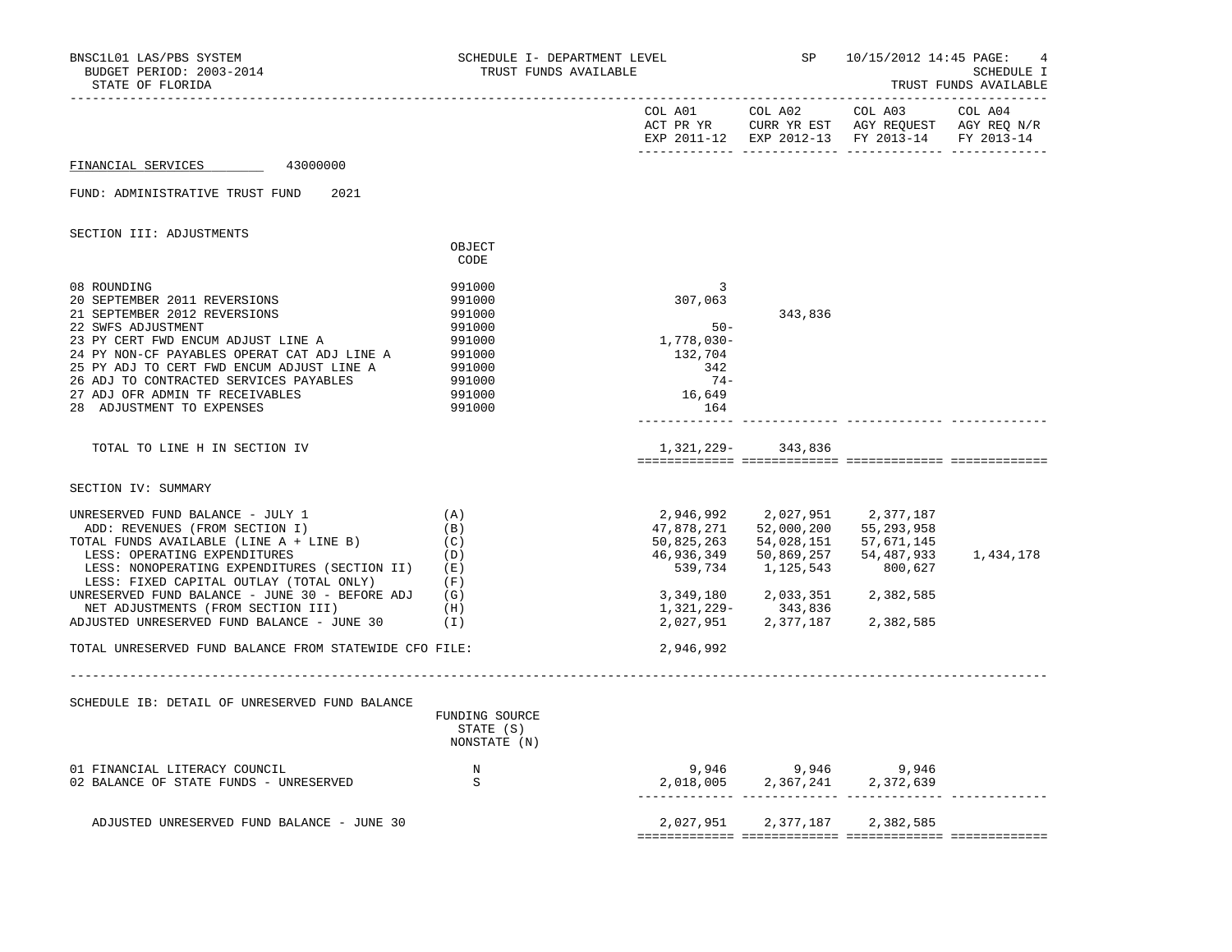| BNSC1L01 LAS/PBS SYSTEM<br>SCHEDULE I- DEPARTMENT LEVEL<br>BUDGET PERIOD: 2003-2014<br>TRUST FUNDS AVAILABLE<br>STATE OF FLORIDA |      |                                                                                                                                                                                                                                                                                             | SP 10/15/2012 14:45 PAGE:                       | 5<br>SCHEDULE I<br>TRUST FUNDS AVAILABLE                                                                                               |  |
|----------------------------------------------------------------------------------------------------------------------------------|------|---------------------------------------------------------------------------------------------------------------------------------------------------------------------------------------------------------------------------------------------------------------------------------------------|-------------------------------------------------|----------------------------------------------------------------------------------------------------------------------------------------|--|
|                                                                                                                                  |      |                                                                                                                                                                                                                                                                                             | COL A01 COL A02                                 | COL A03 COL A04<br>ACT PR YR $\,$ CURR YR EST $\,$ AGY REQUEST $\,$ AGY REQ $\rm N/R$<br>EXP 2011-12 EXP 2012-13 FY 2013-14 FY 2013-14 |  |
| FINANCIAL SERVICES 43000000                                                                                                      |      |                                                                                                                                                                                                                                                                                             |                                                 |                                                                                                                                        |  |
| FUND: ANTI-FRAUD TRUST FUND 2038                                                                                                 |      |                                                                                                                                                                                                                                                                                             |                                                 |                                                                                                                                        |  |
| SECTION I: DETAIL OF REVENUES                                                                                                    |      |                                                                                                                                                                                                                                                                                             |                                                 |                                                                                                                                        |  |
|                                                                                                                                  | CODE | REVENUE CAP SVC AUTH MATCHING %<br>CFDA<br>CHG % ST I/C LOC I/C NO.                                                                                                                                                                                                                         |                                                 |                                                                                                                                        |  |
| 01 FINES<br>02 INTEREST EARNED 000500 NO 8.0<br>03 REFUNDS                                                                       |      | $\begin{array}{cccccccc} 001202&\texttt{NO} & 8.0 & 517 & 0.00 & 0.00 & 5,905,787 & 750,000 & 750,000 \\ 000500&\texttt{NO} & 8.0 & 17 & 0.00 & 0.00 & 0.00 & 218,920 & 160,000 & 160,000 \\ 001800&\texttt{NO} & 0.0 & 215 & 0.00 & 0.00 & 0.00 & 50 & 0.00 & 0.00 & 0.00 & 0.00 & 0.00 &$ |                                                 |                                                                                                                                        |  |
| TOTAL TO LINE B IN SECTION IV                                                                                                    |      |                                                                                                                                                                                                                                                                                             |                                                 | 6,124,757 910,000 910,000                                                                                                              |  |
| SECTION II: DETAIL OF NONOPERATING EXPENDITURES                                                                                  |      | OBJECT TRANSFER CFDA<br>TO BE NO.<br>CODE                                                                                                                                                                                                                                                   |                                                 |                                                                                                                                        |  |
| 02 GENERAL REVENUE SERVICE CHARGE<br>03 ADMIN ASSESSMENT ON INVESTMENTS<br>04 STATE TRUST FUND RESERVE                           |      | 880000<br>899000<br>999000                                                                                                                                                                                                                                                                  | 455,488 72,800 72,800                           | $7,520$<br>10,808<br>41,484                                                                                                            |  |
| 06 GAA TRUST FUND SWEEP TO GR                                                                                                    |      | 990002                                                                                                                                                                                                                                                                                      |                                                 |                                                                                                                                        |  |
| TOTAL TO LINE E IN SECTION IV                                                                                                    |      |                                                                                                                                                                                                                                                                                             |                                                 | 12,866,296 3,080,320 121,804                                                                                                           |  |
| SECTION III: ADJUSTMENTS                                                                                                         |      | OBJECT<br>CODE                                                                                                                                                                                                                                                                              |                                                 |                                                                                                                                        |  |
| 07 PY CERT FWD ENCUMBRANCE<br>10 ROUNDING<br>19 SEPTEMBER 2011 REVERSIONS<br>20 ADJUSTMENT TO EXPENSES - LINE D                  |      | 991000<br>991000<br>991000<br>991000                                                                                                                                                                                                                                                        | 117,384-<br>$\overline{3}$<br>117,344<br>1,710- |                                                                                                                                        |  |
| TOTAL TO LINE H IN SECTION IV                                                                                                    |      |                                                                                                                                                                                                                                                                                             | 1,747-                                          |                                                                                                                                        |  |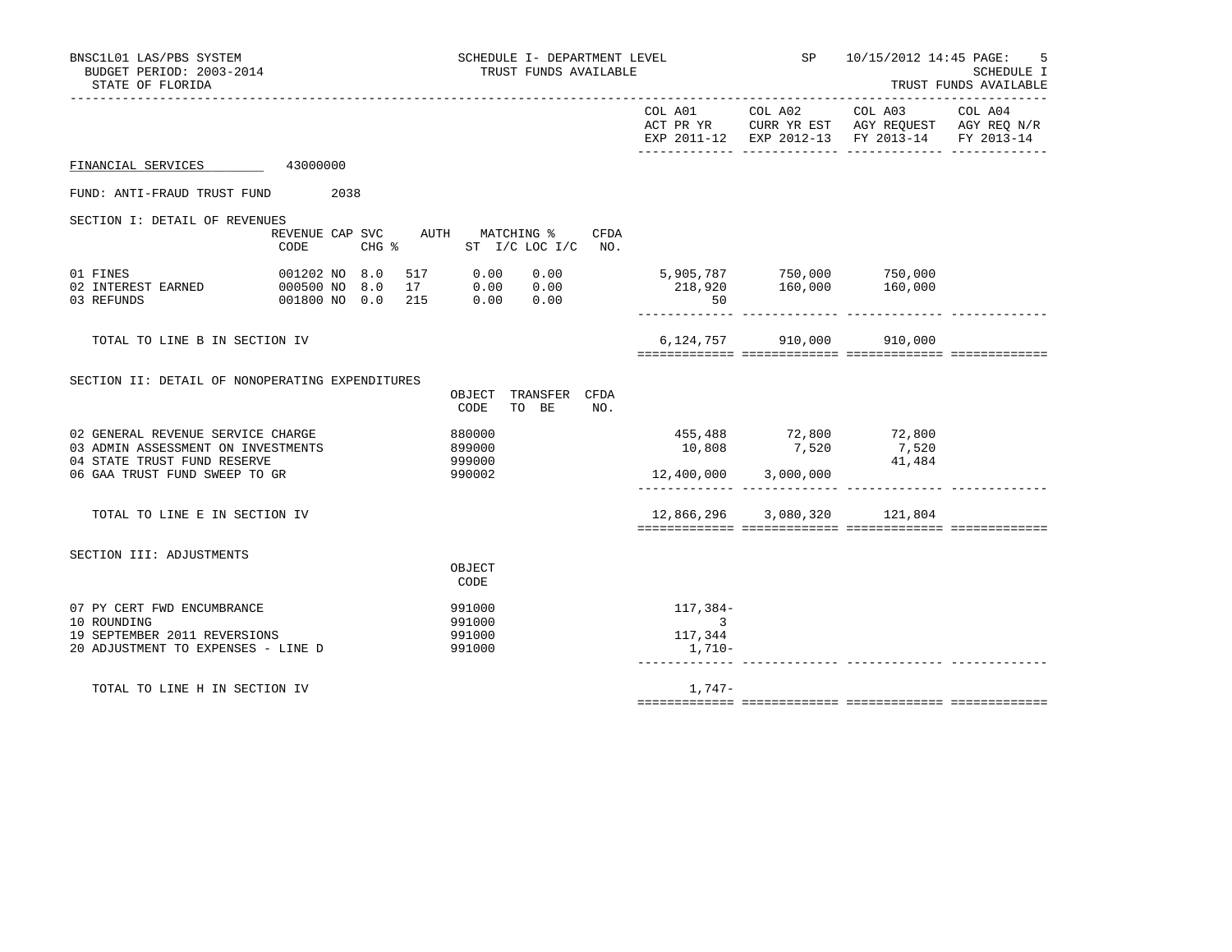| BNSC1L01 LAS/PBS SYSTEM<br>BUDGET PERIOD: 2003-2014<br>STATE OF FLORIDA | SCHEDULE I- DEPARTMENT LEVEL<br>TRUST FUNDS AVAILABLE |                                     | SP                                    | 10/15/2012 14:45 PAGE:                           | - 6<br>SCHEDULE I<br>TRUST FUNDS AVAILABLE |
|-------------------------------------------------------------------------|-------------------------------------------------------|-------------------------------------|---------------------------------------|--------------------------------------------------|--------------------------------------------|
|                                                                         |                                                       | COL A01<br>ACT PR YR<br>EXP 2011-12 | COL A02<br>CURR YR EST<br>EXP 2012-13 | COL A03<br>AGY REQUEST AGY REQ N/R<br>FY 2013-14 | COL A04<br>FY 2013-14                      |
| 43000000<br>FINANCIAL SERVICES                                          |                                                       |                                     |                                       |                                                  |                                            |
| 2038<br>FUND: ANTI-FRAUD TRUST FUND                                     |                                                       |                                     |                                       |                                                  |                                            |
| SECTION IV: SUMMARY                                                     |                                                       |                                     |                                       |                                                  |                                            |
| UNRESERVED FUND BALANCE - JULY 1                                        | (A)                                                   |                                     | 13,469,617 6,568,851                  | 4,198,531                                        |                                            |
| ADD: REVENUES (FROM SECTION I)                                          | (B)                                                   |                                     | 6,124,757 910,000 910,000             |                                                  |                                            |
| TOTAL FUNDS AVAILABLE (LINE A + LINE B)                                 | (C)                                                   |                                     | 19,594,374 7,478,851                  | 5,108,531                                        |                                            |
| LESS: OPERATING EXPENDITURES                                            | (D)                                                   |                                     | 157,480 200,000 200,000               |                                                  |                                            |
| LESS: NONOPERATING EXPENDITURES (SECTION II)                            | (E)                                                   | 12,866,296                          | 3,080,320                             | 121,804                                          |                                            |
| LESS: FIXED CAPITAL OUTLAY (TOTAL ONLY)                                 | (F)                                                   |                                     |                                       |                                                  |                                            |
| UNRESERVED FUND BALANCE - JUNE 30 - BEFORE ADJ                          | (G)                                                   | 6,570,598                           | 4,198,531                             | 4,786,727                                        |                                            |
| NET ADJUSTMENTS (FROM SECTION III)                                      | (H)                                                   | 1,747–                              |                                       |                                                  |                                            |
| ADJUSTED UNRESERVED FUND BALANCE - JUNE 30                              | (I)                                                   | 6,568,851                           | 4,198,531                             | 4,786,727                                        |                                            |

TOTAL UNRESERVED FUND BALANCE FROM STATEWIDE CFO FILE: 13,469,617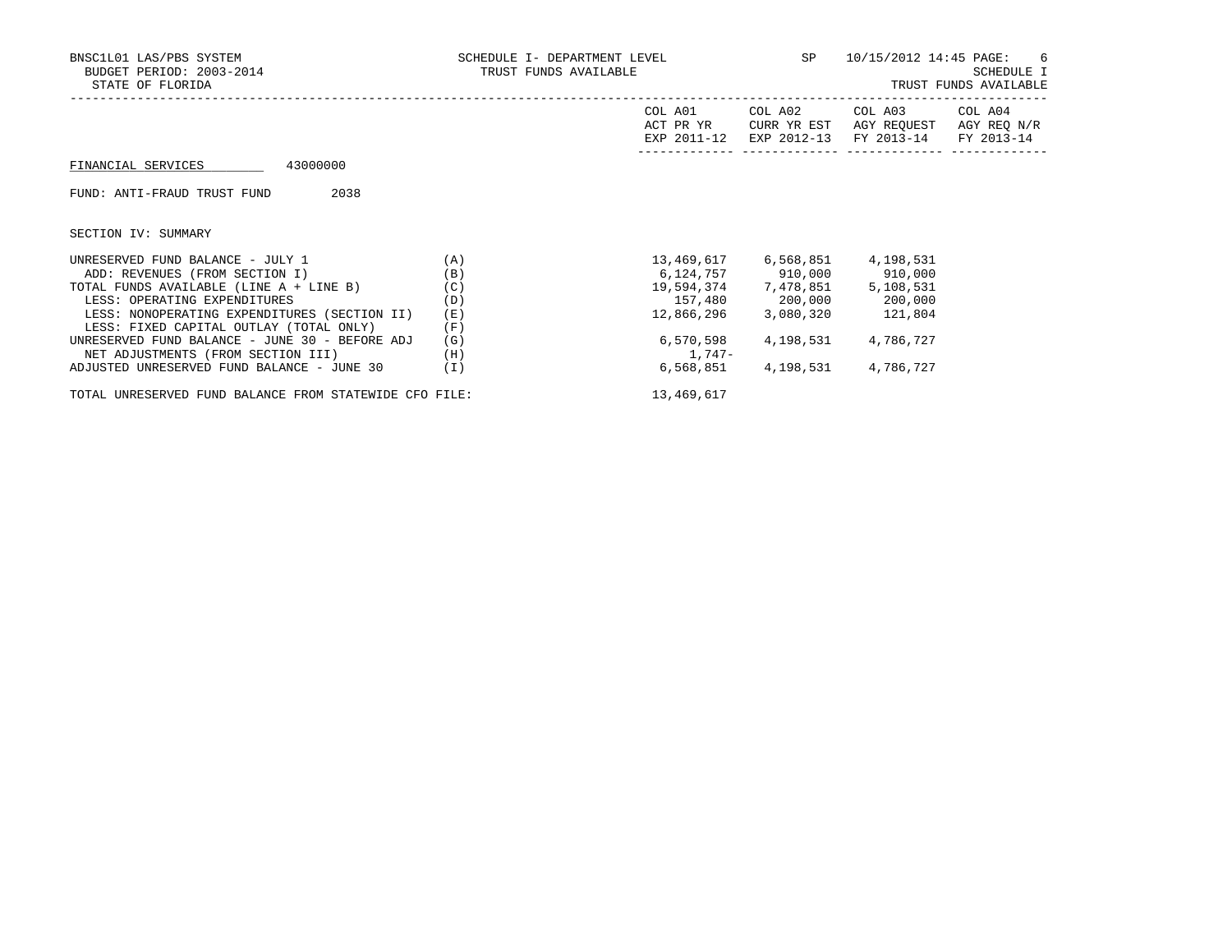| STATE OF FLORIDA                                                                                                                                             |                                                                                                  |                                 |                                                    |                                                      |                                                      |             |                                                                                       |                                                         |                                        | TRUST FUNDS AVAILABLE                |
|--------------------------------------------------------------------------------------------------------------------------------------------------------------|--------------------------------------------------------------------------------------------------|---------------------------------|----------------------------------------------------|------------------------------------------------------|------------------------------------------------------|-------------|---------------------------------------------------------------------------------------|---------------------------------------------------------|----------------------------------------|--------------------------------------|
|                                                                                                                                                              |                                                                                                  |                                 |                                                    |                                                      |                                                      |             | EXP 2011-12                                                                           | COL A01 COL A02<br>ACT PR YR CURR YR EST<br>EXP 2012-13 | COL A03<br>AGY REOUEST<br>FY 2013-14   | COL A04<br>AGY REO N/R<br>FY 2013-14 |
| FINANCIAL SERVICES                                                                                                                                           | 43000000                                                                                         |                                 |                                                    |                                                      |                                                      |             |                                                                                       |                                                         |                                        |                                      |
| FUND: STATE RISK MGMT TF                                                                                                                                     | 2078                                                                                             |                                 |                                                    |                                                      |                                                      |             |                                                                                       |                                                         |                                        |                                      |
| SECTION I: DETAIL OF REVENUES                                                                                                                                | REVENUE CAP SVC<br><b>CODE</b>                                                                   | CHG %                           | AUTH                                               | MATCHING %                                           | ST $I/C$ LOC $I/C$                                   | CFDA<br>NO. |                                                                                       |                                                         |                                        |                                      |
| 01 REFUNDS<br>02 CASUALTY PREMIUMS<br>05 INTEREST EARNED<br>07 SALE-GOODS/SRVCS OTHER<br>08 PROPERTY PREMIUM<br>09 SALES GOOD & SRVS<br>10 SALES GOOD & SRVS | 001800 NO<br>005800 NO<br>000500 NO<br>001903 NO<br>005810 NO<br>001904 NO 0.0<br>001905 YES 0.0 | 0.0<br>0.0<br>0.0<br>0.0<br>0.0 | 215<br>284.30<br>17<br>215<br>284.30<br>215<br>215 | 0.00<br>0.00<br>0.00<br>0.00<br>0.00<br>0.00<br>0.00 | 0.00<br>0.00<br>0.00<br>0.00<br>0.00<br>0.00<br>0.00 |             | $3,265,323$ $4,900,000$ $4,900,000$<br>174,985,615<br>2,498,283<br>1,467<br>26<br>152 | 175,600,000<br>2,600,000<br>11,267,579    12,200,000    | 175,600,000<br>2,900,000<br>12,200,000 |                                      |
| TOTAL TO LINE B IN SECTION IV                                                                                                                                |                                                                                                  |                                 |                                                    |                                                      |                                                      |             |                                                                                       | 192,018,445 195,300,000 195,600,000                     |                                        |                                      |

| 810000<br>300,000<br>1,700,000<br>01 TRANSFER TO BUDGET STABILIZATION<br>125,866<br>890000<br>164,800,000<br>155,600,000<br>128,301,460<br>04 PAYMENT OF LOSSES<br>810000<br>05 TRANSFER TO ADMINISTRATIVE TF<br>43010000<br>1,103,404<br>1,139,356<br>1,353,444<br>07 UNFUNDED BUDGET LEGISLAT ACTION REOD<br>899000<br>$16,400,000 -$<br>$28,000,000-$<br>860000<br>955<br>100,000<br>100,000<br>10 REFUNDS OF STATE REVENUE<br>899000<br>118,059<br>122,200<br>136,300<br>11 ADMIN ASSESSMENT ON INVESTMENTS |                                  | U DU LI U<br>CODE | TIATING T. TIL<br>BE<br>TO | UIDA<br>NO. |       |  |  |
|-----------------------------------------------------------------------------------------------------------------------------------------------------------------------------------------------------------------------------------------------------------------------------------------------------------------------------------------------------------------------------------------------------------------------------------------------------------------------------------------------------------------|----------------------------------|-------------------|----------------------------|-------------|-------|--|--|
|                                                                                                                                                                                                                                                                                                                                                                                                                                                                                                                 |                                  |                   |                            |             |       |  |  |
|                                                                                                                                                                                                                                                                                                                                                                                                                                                                                                                 | 25 REFUNDS OF NON STATE REVENUES | 860000            |                            |             | 6,175 |  |  |

TOTAL TO LINE E IN SECTION IV 129,655,919 150,061,556 130,889,744

============= ============= ============= =============

SECTION III: ADJUSTMENTS

|                                              | OBJECT |               |
|----------------------------------------------|--------|---------------|
|                                              | CODE   |               |
| 07 ROUNDING                                  | 991000 | $13 -$        |
|                                              |        |               |
| 14 SEPTEMBER 2011 REVERSIONS                 | 991000 | 30,770        |
| 15 SWFS ADJUSTMENT RECEIVABLES               | 991000 | 10            |
| 22 REVERSE PY PAYABLE IN EXPENSES            | 991000 | 212,074       |
| 23 REVERSE PY PAYABLE IN CONTRACTED SERVICES | 991000 | $18, 113 -$   |
| 29 CORRECTION TO SALARIES 010000             | 991000 | 1,649         |
| 30 PY CF ENCUMB ADJUST LINE A                | 991000 | $2,182,890-$  |
| 31 PY A/P NON CERT OPER ADJUST LINE A        | 991000 | 1,377,894     |
| 32 GLC 25500 ADV TO OTHER GOV/ENTITIES       | 991000 | $4,750,000 -$ |
| 33 GLC 25700 ADV TO OTHER FUNDS IN DEPT      | 991000 | $4,000,000-$  |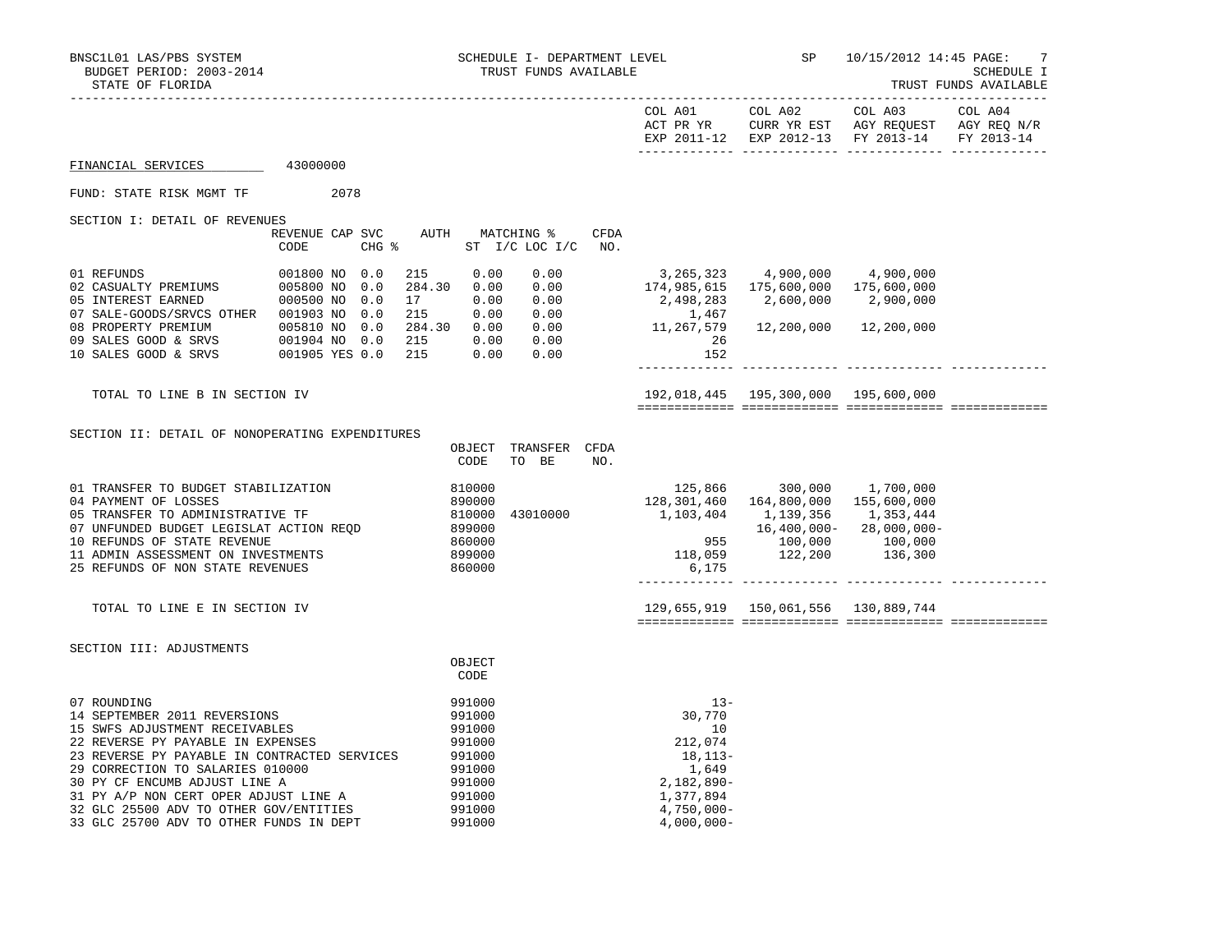| BNSC1L01 LAS/PBS SYSTEM<br>BUDGET PERIOD: 2003-2014<br>STATE OF FLORIDA                                                                                                                                                                                                                               | SCHEDULE I- DEPARTMENT LEVEL SP $10/15/2012$ 14:45 PAGE: 8<br>TRUST FUNDS AVAILABLE |                                                                   |                                                                                              |                                                                                                                                   | SCHEDULE I<br>TRUST FUNDS AVAILABLE |
|-------------------------------------------------------------------------------------------------------------------------------------------------------------------------------------------------------------------------------------------------------------------------------------------------------|-------------------------------------------------------------------------------------|-------------------------------------------------------------------|----------------------------------------------------------------------------------------------|-----------------------------------------------------------------------------------------------------------------------------------|-------------------------------------|
|                                                                                                                                                                                                                                                                                                       |                                                                                     |                                                                   |                                                                                              | COL A01 COL A02 COL A03 COL A04<br>ACT PR YR CURR YR EST AGY REOUEST AGY REO N/R<br>EXP 2011-12 EXP 2012-13 FY 2013-14 FY 2013-14 |                                     |
| FINANCIAL SERVICES 43000000                                                                                                                                                                                                                                                                           |                                                                                     |                                                                   |                                                                                              |                                                                                                                                   |                                     |
| 2078<br>FUND: STATE RISK MGMT TF                                                                                                                                                                                                                                                                      |                                                                                     |                                                                   |                                                                                              |                                                                                                                                   |                                     |
| SECTION III: ADJUSTMENTS                                                                                                                                                                                                                                                                              |                                                                                     |                                                                   |                                                                                              |                                                                                                                                   |                                     |
|                                                                                                                                                                                                                                                                                                       | OBJECT<br>CODE                                                                      |                                                                   |                                                                                              |                                                                                                                                   |                                     |
| 34 SEPTEMBER 2012 REVERSIONS                                                                                                                                                                                                                                                                          | 991000                                                                              |                                                                   | 49,042                                                                                       |                                                                                                                                   |                                     |
| TOTAL TO LINE H IN SECTION IV                                                                                                                                                                                                                                                                         |                                                                                     |                                                                   | $9,328,619 - 49,042$                                                                         |                                                                                                                                   |                                     |
| SECTION IV: SUMMARY                                                                                                                                                                                                                                                                                   |                                                                                     |                                                                   |                                                                                              |                                                                                                                                   |                                     |
| UNRESERVED FUND BALANCE - JULY 1<br>(A)<br>ADD: REVENUES (FROM SECTION I)<br>TOTAL FUNDS AVAILABLE (LINE A + LINE B) (C)<br>LESS: OPERATING EXPENDITURES<br>LESS: NONOPERATING EXPENDITURES (SECTION II)<br>LESS: FIXED CAPITAL OUTLAY (TOTAL ONLY)<br>UNRESERVED FUND BALANCE - JUNE 30 - BEFORE ADJ | (B)<br>(D)<br>(E)<br>(F)<br>(G)                                                     | 10,469,566 13,555,893 106,322<br>49,947,580 58,737,057 64,609,549 | 192,018,445 195,300,000<br>129,655,919  150,061,556<br>22,884,512 57,280                     | 195,600,000<br>202,488,011 208,855,893 195,706,322<br>130,889,744<br>207,029                                                      | 5,073,860                           |
| NET ADJUSTMENTS (FROM SECTION III)<br>ADJUSTED UNRESERVED FUND BALANCE - JUNE 30                                                                                                                                                                                                                      | (H)<br>(I)                                                                          |                                                                   | $\begin{array}{ccc}\n & 9,328,619 - & 49,042 \\ 13,555,893 & 106,322 & 207,029\n\end{array}$ |                                                                                                                                   |                                     |
| TOTAL UNRESERVED FUND BALANCE FROM STATEWIDE CFO FILE:                                                                                                                                                                                                                                                |                                                                                     | 10,469,566                                                        |                                                                                              |                                                                                                                                   |                                     |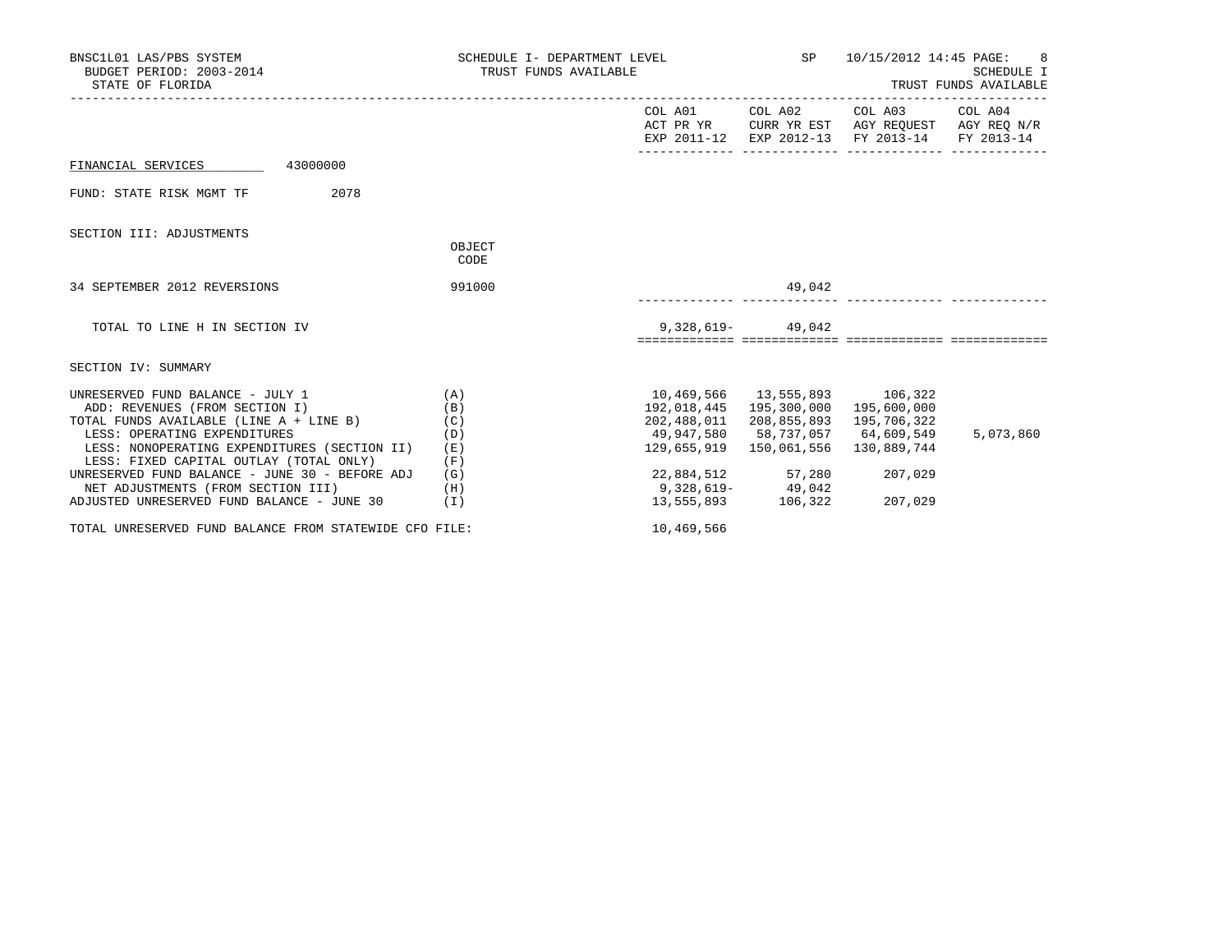|                                                                                                                                                                                                                                                                             |                                             |                                                                                                           |             |                                       | EXP 2011-12 EXP 2012-13 FY 2013-14 FY 2013-14                                                                                                                                                          |  |
|-----------------------------------------------------------------------------------------------------------------------------------------------------------------------------------------------------------------------------------------------------------------------------|---------------------------------------------|-----------------------------------------------------------------------------------------------------------|-------------|---------------------------------------|--------------------------------------------------------------------------------------------------------------------------------------------------------------------------------------------------------|--|
| FINANCIAL SERVICES                                                                                                                                                                                                                                                          | 43000000                                    |                                                                                                           |             |                                       |                                                                                                                                                                                                        |  |
| FUND: FEDERAL GRANTS TRUST FUND                                                                                                                                                                                                                                             | 2261                                        |                                                                                                           |             |                                       |                                                                                                                                                                                                        |  |
| SECTION I: DETAIL OF REVENUES                                                                                                                                                                                                                                               | REVENUE CAP SVC AUTH MATCHING %<br>CODE     | CHG $\frac{1}{2}$ ST I/C LOC I/C NO.                                                                      | <b>CFDA</b> |                                       |                                                                                                                                                                                                        |  |
| 02 XFER FROM DCF FUND 2261 001510 NO 0.0<br>03 XFER FROM DCF FUND 2401 001510 NO 0.0<br>04 XFER FROM DOH FUND 2738 001510 NO 0.0<br>06 RESTITUTION<br>07 TRANSFER FRM DOE 2339 001500 NO 0.0<br>08 TRANSFER FROM DFS 2021  001500 NO 0.0  414.411  0.00<br>09 REIMBURSEMENT | 001204 NO 0.0<br>001801 NO 0.0 414.411 0.00 | 414.11 0.00<br>414.11 0.00<br>414.11  0.00<br>414.00 0.00<br>0.00<br>414.411 0.00<br>0.00<br>0.00<br>0.00 |             | $\sim$ 3<br>47,797<br>6,930<br>72,651 | $\begin{array}{cccccccc} 0.00 & 10.561 & 1,749,910 & 1,956,961 & 2,113,518 \\ 0.00 & 93.558 & 300,775 & 407,741 & 415,895 \\ 0.00 & 96.001 & 173,044 & 174,000 & 174,000 \end{array}$<br>66,916 66,916 |  |
| TOTAL TO LINE B IN SECTION IV                                                                                                                                                                                                                                               |                                             |                                                                                                           |             |                                       | 2,351,110 2,605,618 2,770,329                                                                                                                                                                          |  |
| SECTION II: DETAIL OF NONOPERATING EXPENDITURES                                                                                                                                                                                                                             |                                             | OBJECT<br>TRANSFER CFDA<br>TO BE<br>CODE                                                                  | NO.         |                                       |                                                                                                                                                                                                        |  |
| 01 UNFUNDED BUDGET BASED ON ANTICIPATED RECP<br>02 XFER TO ADMIN TRUST FUND 2021<br>03 NEW FUNDING REQUEST IN A03<br>04 REFUNDS STATE REVENUES<br>05 REFUNDS NON-STATE REVENUES                                                                                             |                                             | 899000<br>810000<br>899000<br>860000<br>860000                                                            |             | 50                                    | $144,702-500,000-$<br>279,735 386,906 420,000<br>$313,000-$<br>$12,834$<br>$25,000$<br>$25,000$                                                                                                        |  |
| TOTAL TO LINE E IN SECTION IV                                                                                                                                                                                                                                               |                                             |                                                                                                           |             |                                       | 292,619 267,204 368,000-                                                                                                                                                                               |  |
| SECTION III: ADJUSTMENTS                                                                                                                                                                                                                                                    |                                             | OBJECT<br>CODE                                                                                            |             |                                       |                                                                                                                                                                                                        |  |
| 01 ADJUSTMENT TO LINE A - BEG FUND BALANCE                                                                                                                                                                                                                                  |                                             | 991000                                                                                                    |             | 1,591                                 |                                                                                                                                                                                                        |  |
| TOTAL TO LINE H IN SECTION IV                                                                                                                                                                                                                                               |                                             |                                                                                                           |             | 1,591                                 |                                                                                                                                                                                                        |  |
|                                                                                                                                                                                                                                                                             |                                             |                                                                                                           |             |                                       |                                                                                                                                                                                                        |  |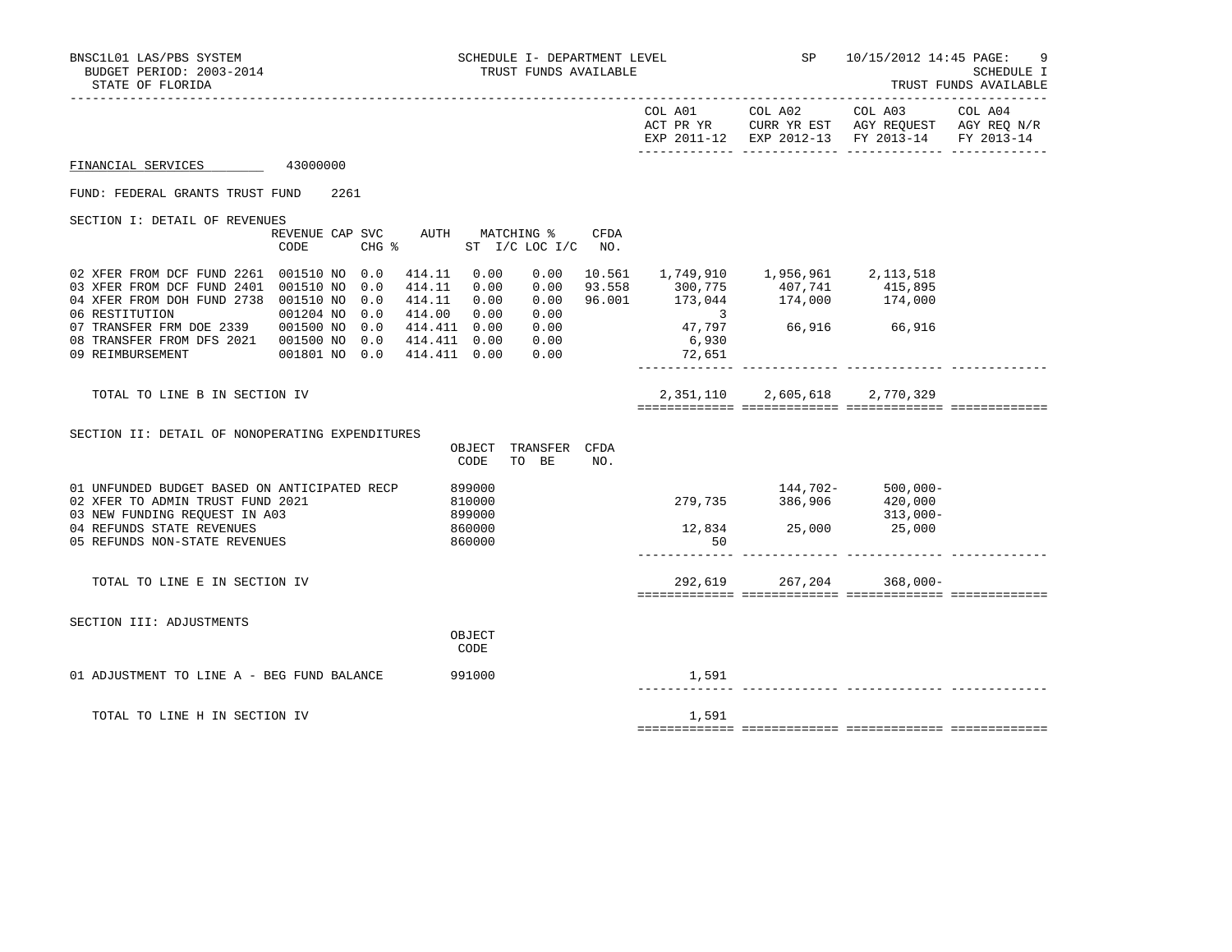| BNSC1L01 LAS/PBS SYSTEM<br>BUDGET PERIOD: 2003-2014<br>STATE OF FLORIDA | SCHEDULE I- DEPARTMENT LEVEL<br>TRUST FUNDS AVAILABLE | SP                                  | 10/15/2012 14:45 PAGE: 10<br>SCHEDULE I<br>TRUST FUNDS AVAILABLE |                                      |                                      |
|-------------------------------------------------------------------------|-------------------------------------------------------|-------------------------------------|------------------------------------------------------------------|--------------------------------------|--------------------------------------|
|                                                                         |                                                       | COL A01<br>ACT PR YR<br>EXP 2011-12 | COL A02<br>CURR YR EST<br>EXP 2012-13                            | COL A03<br>AGY REOUEST<br>FY 2013-14 | COL A04<br>AGY REQ N/R<br>FY 2013-14 |
| 43000000<br>FINANCIAL SERVICES                                          |                                                       |                                     |                                                                  |                                      |                                      |
| FUND: FEDERAL GRANTS TRUST FUND<br>2261                                 |                                                       |                                     |                                                                  |                                      |                                      |
| SECTION IV: SUMMARY                                                     |                                                       |                                     |                                                                  |                                      |                                      |
| UNRESERVED FUND BALANCE - JULY 1                                        | (A)                                                   |                                     | 516,498                                                          | 7,724                                |                                      |
| ADD: REVENUES (FROM SECTION I)                                          | (B)                                                   | 2,351,110                           | 2,605,618                                                        | 2,770,329                            |                                      |
| TOTAL FUNDS AVAILABLE (LINE A + LINE B)                                 | (C)                                                   |                                     | 2,351,110 3,122,116                                              | 2,778,053                            |                                      |
| LESS: OPERATING EXPENDITURES                                            | (D)                                                   |                                     | 1,543,584 2,847,188                                              | 3,049,463                            |                                      |
| LESS: NONOPERATING EXPENDITURES (SECTION II)                            | (E)                                                   | 292,619                             | 267,204                                                          | $368,000-$                           |                                      |
| LESS: FIXED CAPITAL OUTLAY (TOTAL ONLY)                                 | (F)                                                   |                                     |                                                                  |                                      |                                      |
| UNRESERVED FUND BALANCE - JUNE 30 - BEFORE ADJ                          | (G)                                                   | 514,907                             | 7,724                                                            | 96,590                               |                                      |
| NET ADJUSTMENTS (FROM SECTION III)                                      | (H)                                                   | 1,591                               |                                                                  |                                      |                                      |

ADJUSTED UNRESERVED FUND BALANCE - JUNE 30 (I) 516,498 7,724 96,590

TOTAL UNRESERVED FUND BALANCE FROM STATEWIDE CFO FILE: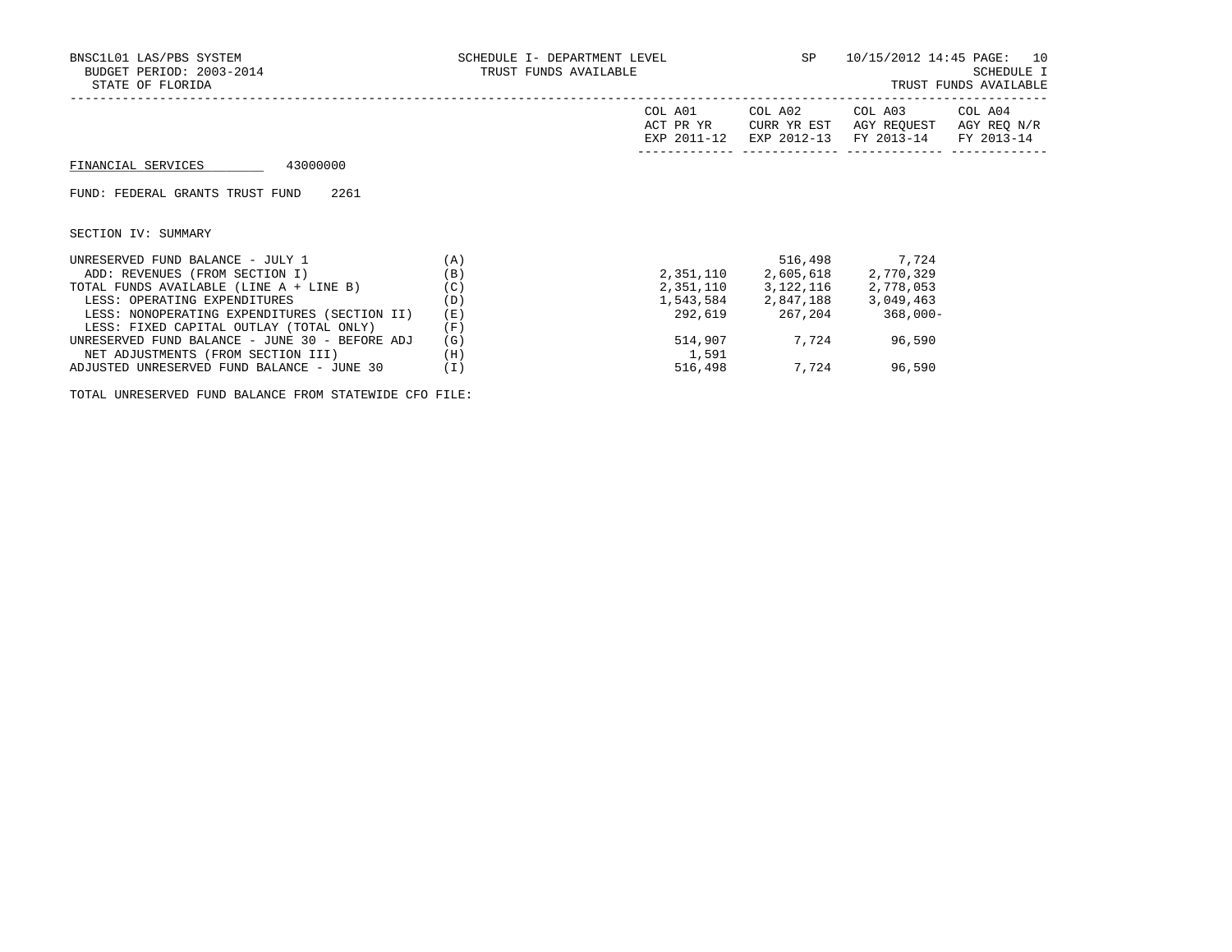| BNSC1L01 LAS/PBS SYSTEM<br>BUDGET PERIOD: 2003-2014<br>STATE OF FLORIDA                                                                                                                                                                                                       |          |  |                                                                                                                                                                                                   | SCHEDULE I- DEPARTMENT LEVEL<br>TRUST FUNDS AVAILABLE              |                               |      |                                      | SP <sub>3</sub>         | 10/15/2012 14:45 PAGE: 11<br>SCHEDULE I<br>TRUST FUNDS AVAILABLE                                                  |  |  |
|-------------------------------------------------------------------------------------------------------------------------------------------------------------------------------------------------------------------------------------------------------------------------------|----------|--|---------------------------------------------------------------------------------------------------------------------------------------------------------------------------------------------------|--------------------------------------------------------------------|-------------------------------|------|--------------------------------------|-------------------------|-------------------------------------------------------------------------------------------------------------------|--|--|
|                                                                                                                                                                                                                                                                               |          |  |                                                                                                                                                                                                   |                                                                    |                               |      |                                      | COL A01 COL A02         | COL A03 COL A04<br>ACT PR YR CURR YR EST AGY REQUEST AGY REQ N/R<br>EXP 2011-12 EXP 2012-13 FY 2013-14 FY 2013-14 |  |  |
| FINANCIAL SERVICES                                                                                                                                                                                                                                                            | 43000000 |  |                                                                                                                                                                                                   |                                                                    |                               |      |                                      |                         |                                                                                                                   |  |  |
| FUND: FINANCIAL INST REG TF 2275                                                                                                                                                                                                                                              |          |  |                                                                                                                                                                                                   |                                                                    |                               |      |                                      |                         |                                                                                                                   |  |  |
| SECTION I: DETAIL OF REVENUES                                                                                                                                                                                                                                                 | CODE     |  | REVENUE CAP SVC AUTH MATCHING %<br>CHG % ST I/C LOC I/C NO.                                                                                                                                       |                                                                    |                               | CFDA |                                      |                         |                                                                                                                   |  |  |
| 01 FEES 000100 YES 8.0<br>02 FINES AND PENALTIES 001202 NO 8.0<br>03 INTEREST EARNED 000500 NO 8.0<br>04 REFUNDS                                                                                                                                                              |          |  | 655 0.00 0.00<br>$\begin{array}{cccccc} 0.01202 & \text{NO} & 8.0 & 655 & 0.00 & 0.00 \ 0.00500 & \text{NO} & 8.0 & 17 & 0.00 & 0.00 \ 0.01800 & \text{NO} & 0.0 & 215 & 0.00 & 0.00 \end{array}$ |                                                                    |                               |      | 3,092                                |                         | 234,870 165,000 165,000<br>557,622 550,000 550,000                                                                |  |  |
| TOTAL TO LINE B IN SECTION IV                                                                                                                                                                                                                                                 |          |  |                                                                                                                                                                                                   |                                                                    |                               |      |                                      |                         | 15,782,746  15,690,000  15,690,000                                                                                |  |  |
| SECTION II: DETAIL OF NONOPERATING EXPENDITURES                                                                                                                                                                                                                               |          |  |                                                                                                                                                                                                   | CODE                                                               | OBJECT TRANSFER CFDA<br>TO BE | NO.  |                                      |                         |                                                                                                                   |  |  |
| 02 XFER TO ADMINISTRATIVE TF - OFR<br>03 TRANSFER TO ADMINISTRATIVE TF<br>04 SERVICE CHARGE TO GENERAL REVENUE<br>05 ADMIN ASSESSMENT ON INVESTMENTS<br>06 STATE TRUST FUND RESERVE<br>09 REFUND OF STATE REVENUES<br>16 TRUST FUND SWEEP<br>23 CURRENT YEAR BUDGET AMENDMENT |          |  | 810000                                                                                                                                                                                            | 810000<br>880000<br>899000<br>999000<br>860000<br>990002<br>899000 | 43900500<br>43010000          |      | 1,166,316 1,853,169 1,537,685        | 132,588-                | 1,149,799 1,478,856 1,746,795<br>1,259,374 1,255,200 1,255,200<br>27,698 25,850 25,850<br>553,846<br>25,000       |  |  |
| TOTAL TO LINE E IN SECTION IV                                                                                                                                                                                                                                                 |          |  |                                                                                                                                                                                                   |                                                                    |                               |      |                                      | 4, 115, 534 6, 505, 487 | 5,144,376                                                                                                         |  |  |
| SECTION III: ADJUSTMENTS                                                                                                                                                                                                                                                      |          |  |                                                                                                                                                                                                   | OBJECT<br>CODE                                                     |                               |      |                                      |                         |                                                                                                                   |  |  |
| 04 PY NON - CF PAYABLES<br>19 SEPTEMBER 2011 REVERSIONS<br>20 ADJUSTMENT TO PAYABLE CATEGORY 100777<br>21 SEPTEMBER 2012 REVERSIONS<br>22 PY CERT FWD ENCUM ADJUST LINE A                                                                                                     |          |  |                                                                                                                                                                                                   | 991000<br>991000<br>991000<br>991000<br>991000                     |                               |      | 248,988<br>6,223<br>$52 -$<br>8,587- | 4,848                   |                                                                                                                   |  |  |
| TOTAL TO LINE H IN SECTION IV                                                                                                                                                                                                                                                 |          |  |                                                                                                                                                                                                   |                                                                    |                               |      |                                      | 246,572 4,848           |                                                                                                                   |  |  |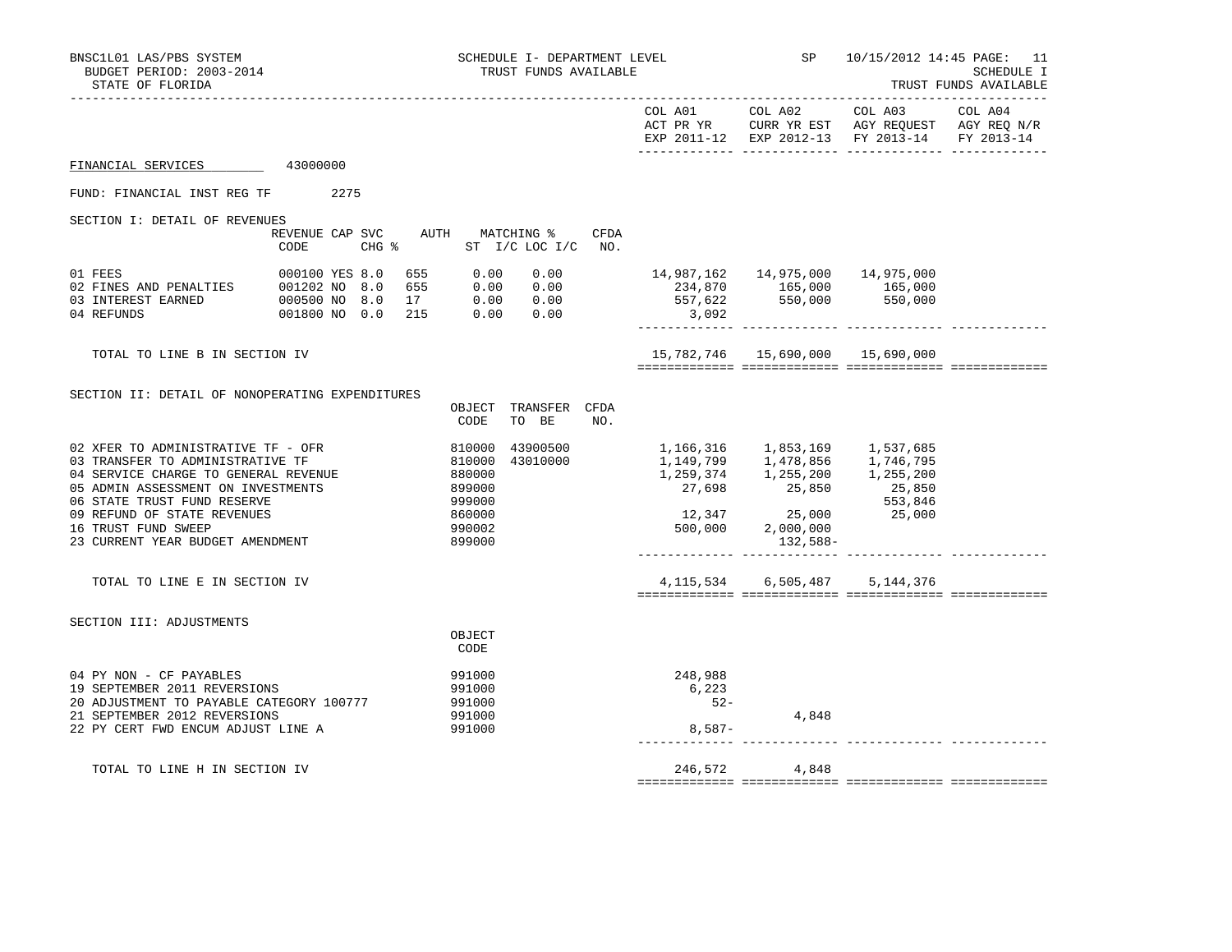|     | SP                   | 10/15/2012 14:45 PAGE: 12<br>SCHEDULE I<br>TRUST FUNDS AVAILABLE   |                          |                                                                                                                                                                                                                                                       |
|-----|----------------------|--------------------------------------------------------------------|--------------------------|-------------------------------------------------------------------------------------------------------------------------------------------------------------------------------------------------------------------------------------------------------|
|     | COL A01<br>ACT PR YR |                                                                    |                          | COL A04<br>AGY REQ N/R                                                                                                                                                                                                                                |
|     |                      |                                                                    |                          |                                                                                                                                                                                                                                                       |
|     |                      |                                                                    |                          |                                                                                                                                                                                                                                                       |
|     |                      |                                                                    |                          |                                                                                                                                                                                                                                                       |
| (A) |                      |                                                                    | 18,914,100               |                                                                                                                                                                                                                                                       |
| (B) |                      |                                                                    | 15,690,000               |                                                                                                                                                                                                                                                       |
| (C) |                      |                                                                    |                          |                                                                                                                                                                                                                                                       |
| (D) |                      |                                                                    | 11,775,374               |                                                                                                                                                                                                                                                       |
| (E) |                      |                                                                    |                          |                                                                                                                                                                                                                                                       |
| (F) |                      |                                                                    |                          |                                                                                                                                                                                                                                                       |
| (G) |                      |                                                                    | 17,684,350               |                                                                                                                                                                                                                                                       |
| (H) | 246,572              | 4,848                                                              |                          |                                                                                                                                                                                                                                                       |
|     |                      | SCHEDULE I- DEPARTMENT LEVEL<br>TRUST FUNDS AVAILABLE<br>9,918,355 | 19,570,712<br>15,782,746 | COL A02<br>COL A03<br>AGY REOUEST<br>CURR YR EST<br>EXP 2011-12 EXP 2012-13 FY 2013-14 FY 2013-14<br>21,566,141<br>15,690,000<br>35, 353, 458 37, 256, 141 34, 604, 100<br>11,841,402<br>4, 115, 534 6, 505, 487 5, 144, 376<br>21,319,569 18,909,252 |

ADJUSTED UNRESERVED FUND BALANCE - JUNE 30 (I) 21,566,141 18,914,100 17,684,350

TOTAL UNRESERVED FUND BALANCE FROM STATEWIDE CFO FILE: 19,570,712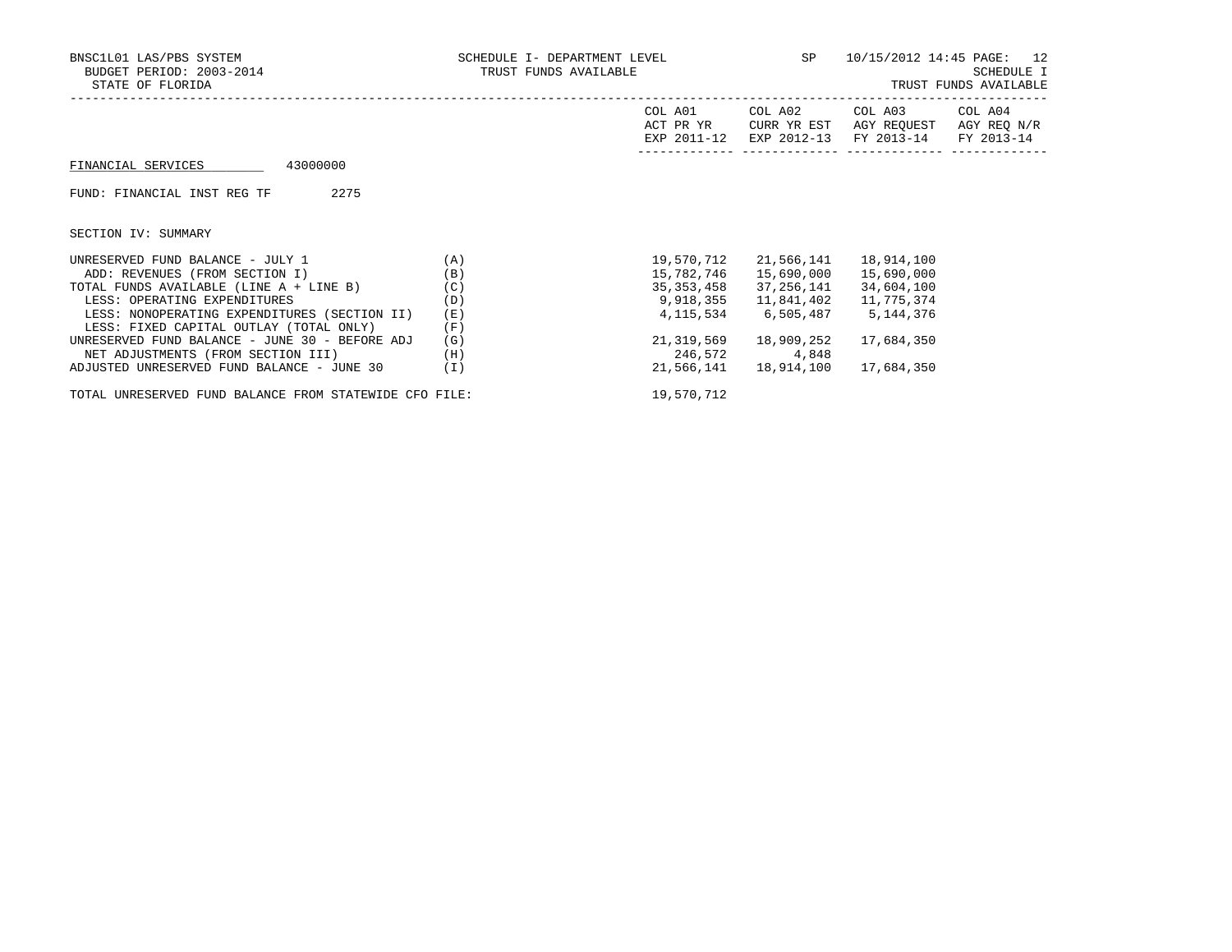| BNSC1L01 LAS/PBS SYSTEM<br>BUDGET PERIOD: 2003-2014<br>STATE OF FLORIDA                                                                                                                                                                                                                                                                                                        |                                                            | SCHEDULE I- DEPARTMENT LEVEL<br>TRUST FUNDS AVAILABLE            |                                         |                                                                 | SP 10/15/2012 14:45 PAGE: 13<br>SCHEDULE I<br>TRUST FUNDS AVAILABLE |  |  |
|--------------------------------------------------------------------------------------------------------------------------------------------------------------------------------------------------------------------------------------------------------------------------------------------------------------------------------------------------------------------------------|------------------------------------------------------------|------------------------------------------------------------------|-----------------------------------------|-----------------------------------------------------------------|---------------------------------------------------------------------|--|--|
|                                                                                                                                                                                                                                                                                                                                                                                |                                                            |                                                                  |                                         |                                                                 | EXP 2011-12 EXP 2012-13 FY 2013-14 FY 2013-14                       |  |  |
| FINANCIAL SERVICES 43000000                                                                                                                                                                                                                                                                                                                                                    |                                                            |                                                                  |                                         |                                                                 |                                                                     |  |  |
| FUND: PRISON INDUSTRIES TF 2385                                                                                                                                                                                                                                                                                                                                                |                                                            |                                                                  |                                         |                                                                 |                                                                     |  |  |
| SECTION I: DETAIL OF REVENUES                                                                                                                                                                                                                                                                                                                                                  | CODE                                                       | REVENUE CAP SVC AUTH MATCHING % CFDA<br>CHG % ST I/C LOC I/C NO. |                                         |                                                                 |                                                                     |  |  |
| 02 FORFEITURES<br>03 INTEREST EARNED                                                                                                                                                                                                                                                                                                                                           | 001200 NO 0.0 946 FS 0.00<br>000500 NO 0.0 17 FS 0.00 0.00 |                                                                  | $0.00$ 893,967 750,000 900,000<br>1,456 | 1,450                                                           | 1,450                                                               |  |  |
| TOTAL TO LINE B IN SECTION IV                                                                                                                                                                                                                                                                                                                                                  |                                                            |                                                                  |                                         | 895,423 751,450 901,450                                         |                                                                     |  |  |
| SECTION II: DETAIL OF NONOPERATING EXPENDITURES                                                                                                                                                                                                                                                                                                                                |                                                            | OBJECT TRANSFER CFDA<br>CODE<br>TO BE<br>NO.                     |                                         |                                                                 |                                                                     |  |  |
| 02 ADMIN ASSESSMENT ON INVESTMENTS<br>06 ADJUST AMOUNT DUE TO PIE PROGRAM                                                                                                                                                                                                                                                                                                      |                                                            | 899000<br>899000                                                 |                                         |                                                                 | 76 75 75<br>366,430 1,375                                           |  |  |
| TOTAL TO LINE E IN SECTION IV                                                                                                                                                                                                                                                                                                                                                  |                                                            |                                                                  |                                         | 76 366,505 1,450                                                |                                                                     |  |  |
| SECTION III: ADJUSTMENTS                                                                                                                                                                                                                                                                                                                                                       |                                                            | OBJECT<br>CODE                                                   |                                         |                                                                 |                                                                     |  |  |
| 05 ADJUSTMENT TO LINE A CURRENT ASSETS 991000                                                                                                                                                                                                                                                                                                                                  |                                                            |                                                                  | 216,847                                 |                                                                 |                                                                     |  |  |
| TOTAL TO LINE H IN SECTION IV                                                                                                                                                                                                                                                                                                                                                  |                                                            |                                                                  | 216,847                                 |                                                                 |                                                                     |  |  |
| SECTION IV: SUMMARY                                                                                                                                                                                                                                                                                                                                                            |                                                            |                                                                  |                                         |                                                                 |                                                                     |  |  |
| UNRESERVED FUND BALANCE - JULY 1<br>ADD: REVENUES (FROM SECTION I)<br>TOTAL FUNDS AVAILABLE (LINE A + LINE B)<br>LESS: OPERATING EXPENDITURES<br>LESS: NONOPERATING EXPENDITURES (SECTION II)<br>LESS: FIXED CAPITAL OUTLAY (TOTAL ONLY)<br>UNRESERVED FUND BALANCE - JUNE 30 - BEFORE ADJ<br>NET ADJUSTMENTS (FROM SECTION III)<br>ADJUSTED UNRESERVED FUND BALANCE - JUNE 30 |                                                            | (A)<br>(B)<br>(C)<br>(D)<br>(E)<br>(F)<br>(G)<br>(H)<br>(I)      | 76<br>148,208<br>216,847<br>365,055     | 365,055<br>895,423<br>895,423<br>747,139<br>76<br>76<br>866,505 | 901,450<br>901,450<br>900,000<br>1,450                              |  |  |

TOTAL UNRESERVED FUND BALANCE FROM STATEWIDE CFO FILE: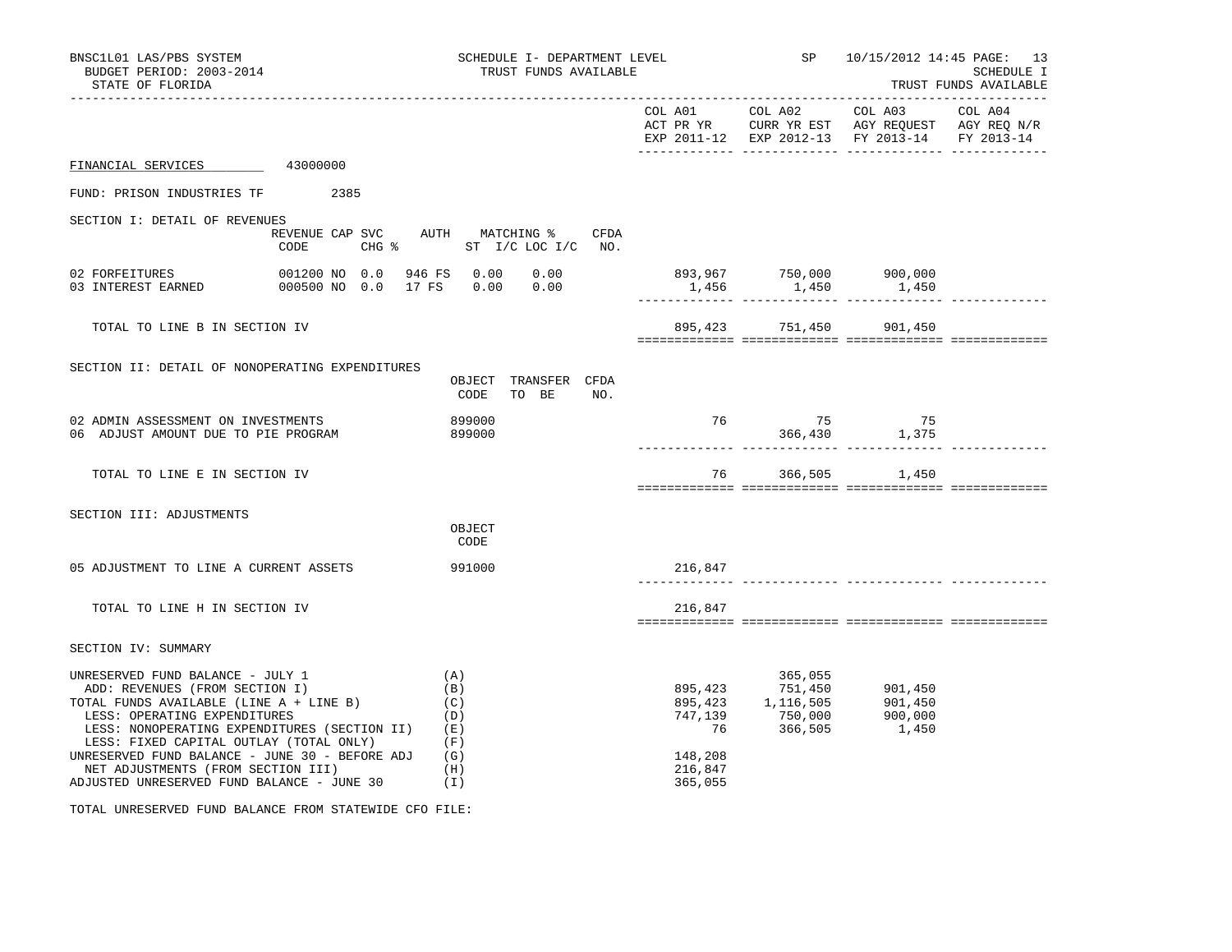| IRUSI FUNDS AVAILABLE |  |
|-----------------------|--|
|-----------------------|--|

|                                           |                         |      |       |        |      |                              |             |                                                                                                                                                                                                 | COL A01 COL A02 COL A03 COL A04<br>$\begin{tabular}{lllllllllll} \bf{ACT} & \bf{PR} & \bf{YR} & \bf{CURR} & \bf{YR} & \bf{EST} & \bf{AGY} & \bf{REQUEST} & \bf{AGY} & \bf{REQ} & \bf{N/R} \\ \bf{EXP} & \bf{2011-12} & \bf{EXP} & \bf{2012-13} & \bf{FY} & \bf{2013-14} & \bf{FY} & \bf{2013-14} \end{tabular}$ |                     |  |
|-------------------------------------------|-------------------------|------|-------|--------|------|------------------------------|-------------|-------------------------------------------------------------------------------------------------------------------------------------------------------------------------------------------------|-----------------------------------------------------------------------------------------------------------------------------------------------------------------------------------------------------------------------------------------------------------------------------------------------------------------|---------------------|--|
| FINANCIAL SERVICES 43000000               |                         |      |       |        |      |                              |             |                                                                                                                                                                                                 |                                                                                                                                                                                                                                                                                                                 |                     |  |
| FUND: INSURANCE REG TF                    |                         | 2393 |       |        |      |                              |             |                                                                                                                                                                                                 |                                                                                                                                                                                                                                                                                                                 |                     |  |
| SECTION I: DETAIL OF REVENUES             |                         |      |       |        |      |                              |             |                                                                                                                                                                                                 |                                                                                                                                                                                                                                                                                                                 |                     |  |
|                                           | REVENUE CAP SVC<br>CODE |      | CHG % | AUTH   |      | MATCHING %<br>ST I/C LOC I/C | CFDA<br>NO. |                                                                                                                                                                                                 |                                                                                                                                                                                                                                                                                                                 |                     |  |
| 01 FEES                                   | 000100 YES 8.0          |      |       | 624    | 0.00 | 0.00                         |             | 54,421,204                                                                                                                                                                                      | 53,816,000<br>$\begin{array}{cccccc} 0.00 & 54\,,421\,,204 & 53\,,816\,,000 & 53\,,937\,,000 \\ 0.00 & 109\,,907 & 109\,,900 & 109\,,900 \\ 0.00 & 1,555\,,666 & 1,560\,,000 & 1,572\,,000 \\ 0.00 & 6,646\,,938 & 6,628\,,000 & 6,628\,,000 \\ 0.00 & 1,054\,,053 & 950\,,000 & 950\,,000 \\ 0.00 &$           | 53,937,000          |  |
| 03 ROYALTIES<br>05 LICENSES               | 000115 NO 8.0           |      |       | 624    | 0.00 |                              |             |                                                                                                                                                                                                 |                                                                                                                                                                                                                                                                                                                 |                     |  |
| 05 LICENSES                               | 000200 YES 8.0          |      |       | 624    | 0.00 |                              |             |                                                                                                                                                                                                 |                                                                                                                                                                                                                                                                                                                 |                     |  |
| 08 ST LIC TAX INSUR FRAUD                 | 000300 YES 8.0          |      |       | 624    | 0.00 |                              |             |                                                                                                                                                                                                 |                                                                                                                                                                                                                                                                                                                 |                     |  |
| 09 HOME WARRANTY TAX - OIR 000300 YES 8.0 |                         |      |       | 624    | 0.00 |                              |             |                                                                                                                                                                                                 |                                                                                                                                                                                                                                                                                                                 |                     |  |
| 10 TAX INS PREM RETAL DOR                 | 000300 YES 8.0          |      |       | 624    | 0.00 |                              |             |                                                                                                                                                                                                 |                                                                                                                                                                                                                                                                                                                 |                     |  |
| 11 INTEREST EARNED                        | 000500 NO               |      | 8.0   | 17     | 0.00 |                              |             |                                                                                                                                                                                                 |                                                                                                                                                                                                                                                                                                                 |                     |  |
| 13 PENALTIES                              | 001202 NO               |      | 8.0   | 624    | 0.00 |                              |             |                                                                                                                                                                                                 |                                                                                                                                                                                                                                                                                                                 |                     |  |
| 14 FINES FORFIETED PROP                   | 001203 NO               |      | 8.0   | 624    | 0.00 |                              |             |                                                                                                                                                                                                 |                                                                                                                                                                                                                                                                                                                 |                     |  |
| 15 RESTITUTION                            | 001204 NO               |      | 8.0   | 624    | 0.00 |                              |             |                                                                                                                                                                                                 |                                                                                                                                                                                                                                                                                                                 |                     |  |
| 16 XFER FRM DMS FUND 2510                 | 001500 NO               |      | 0.0   | 624    | 0.00 |                              |             |                                                                                                                                                                                                 |                                                                                                                                                                                                                                                                                                                 |                     |  |
| 19 XFER FROM DFS FUND 2795 001500 NO      |                         |      | 0.0   | 440    | 0.00 |                              |             |                                                                                                                                                                                                 |                                                                                                                                                                                                                                                                                                                 |                     |  |
| 2A OIR FEES                               | 000100 YES 8.0          |      |       | 624    | 0.00 |                              |             |                                                                                                                                                                                                 |                                                                                                                                                                                                                                                                                                                 |                     |  |
| 2C E-COMMERCE FEES                        | 000100 YES 8.0          |      |       | 624    | 0.00 |                              |             |                                                                                                                                                                                                 |                                                                                                                                                                                                                                                                                                                 |                     |  |
| 20 OIR PENALTIES                          | 001202 NO               |      | 8.0   | 624    | 0.00 |                              |             |                                                                                                                                                                                                 |                                                                                                                                                                                                                                                                                                                 |                     |  |
| 23 XFER DOR FUND 2733                     | 001520 NO               |      | 8.0   | 624    | 0.00 |                              |             |                                                                                                                                                                                                 |                                                                                                                                                                                                                                                                                                                 |                     |  |
| 27 REFUNDS                                | 001800 NO               |      | 0.0   | 215    | 0.00 |                              |             |                                                                                                                                                                                                 |                                                                                                                                                                                                                                                                                                                 |                     |  |
| 28 SALE OF GOODS SERVICES                 | 001903 NO               |      | 8.0   | 624    | 0.00 |                              |             |                                                                                                                                                                                                 |                                                                                                                                                                                                                                                                                                                 |                     |  |
| 29 SALE OF GOODS SERVICES                 | 001904 NO               |      | 8.0   | 624    | 0.00 |                              |             |                                                                                                                                                                                                 | 148,000 148,000                                                                                                                                                                                                                                                                                                 |                     |  |
| 3C OIR REFUNDS                            | 001800 NO               |      | 0.0   | 215    | 0.00 |                              |             | $\begin{array}{cccc} 0.00 & & & & 1.7576782 \\ 0.00 & & & & 304,359 \\ 0.00 & & & & 231 \\ 0.00 & & & & 4,074 \\ 0.00 & & & & 5,801 \\ 0.00 & & & 1,496,700 \\ 0.00 & & & & 17,018 \end{array}$ |                                                                                                                                                                                                                                                                                                                 |                     |  |
| 30 OTHER TRANSFERS                        | 001500 NO               |      | 0.0   | 000    | 0.00 |                              |             |                                                                                                                                                                                                 |                                                                                                                                                                                                                                                                                                                 |                     |  |
| 34 OIR LICENSES                           | 000200 YES 8.0          |      |       | 624    | 0.00 |                              |             |                                                                                                                                                                                                 |                                                                                                                                                                                                                                                                                                                 | 1,500,000 1,500,000 |  |
| 44 INSURANCE RECOVERIES                   | 002801 NO               |      | 0.0   | 624    | 0.00 |                              |             |                                                                                                                                                                                                 |                                                                                                                                                                                                                                                                                                                 |                     |  |
| 45 PY WARRANT CANCELLATION 003700 NO      |                         |      | 0.0   | 624    | 0.00 | 0.00                         |             | 13, 342                                                                                                                                                                                         |                                                                                                                                                                                                                                                                                                                 |                     |  |
| 59 TENANT BROKER COMM                     | 004001 NO               |      | 8.0   | 255.25 | 0.00 | 0.00                         |             | 48,257                                                                                                                                                                                          |                                                                                                                                                                                                                                                                                                                 |                     |  |
| 62 OIR SALE OF GOODS/SRVCS                | 001904 NO               |      | 8.0   | 624    | 0.00 | 0.00                         |             | $\frac{10}{257}$                                                                                                                                                                                |                                                                                                                                                                                                                                                                                                                 | 30,000 30,000       |  |
| 65 OIR SALE OF GOODS/SERV                 | 001903 NO               |      | 8.0   | 624    | 0.00 | 0.00                         |             | 60                                                                                                                                                                                              |                                                                                                                                                                                                                                                                                                                 |                     |  |
| 66 XFER FROM FDLE 2261                    | 001510 NO               |      | 0.0   | 17     | 0.00 | 0.00                         | 97.004      | 40,410                                                                                                                                                                                          |                                                                                                                                                                                                                                                                                                                 |                     |  |
| 67 XFER FROM DCA FUND 2750                | 001510 NO               |      | 0.0   | 17     | 0.00 | 0.00                         | 97.004      | 29,992                                                                                                                                                                                          |                                                                                                                                                                                                                                                                                                                 |                     |  |
| 68 XFER FROM EOG FUND 2261                | 001510 NO               |      | 0.0   | 943    | 0.00 | 0.00                         | 97.004      | 4,084,779                                                                                                                                                                                       | 12,052,720                                                                                                                                                                                                                                                                                                      |                     |  |
| 69 XFER FROM FDLE FND 2339                | 001510 NO               |      | 0.0   | 17     | 0.00 | 0.00                         | 16.607      | 8,557                                                                                                                                                                                           |                                                                                                                                                                                                                                                                                                                 |                     |  |
| 70 XFER FROM EOG FND 2750                 | 001510 NO               |      | 0.0   | 17     | 0.00 | 0.00                         | 97.004      | 35,715                                                                                                                                                                                          |                                                                                                                                                                                                                                                                                                                 |                     |  |
| 71 U.S. GRANTS                            | 000700 NO               |      | 0.0   | 17     | 0.00 | 0.00                         | 97.043      | 59,964                                                                                                                                                                                          |                                                                                                                                                                                                                                                                                                                 |                     |  |
| 72 XFER FROM DCA FUND 2339 001500 NO 0.0  |                         |      |       | 624    | 0.00 | 0.00                         |             | 57,085                                                                                                                                                                                          |                                                                                                                                                                                                                                                                                                                 |                     |  |

 TOTAL TO LINE B IN SECTION IV 139,239,823 139,527,020 127,395,800 ============= ============= ============= =============

------------- ------------- ------------- -------------

SECTION II: DETAIL OF NONOPERATING EXPENDITURES

 OBJECT TRANSFER CFDA CODE TO BE NO.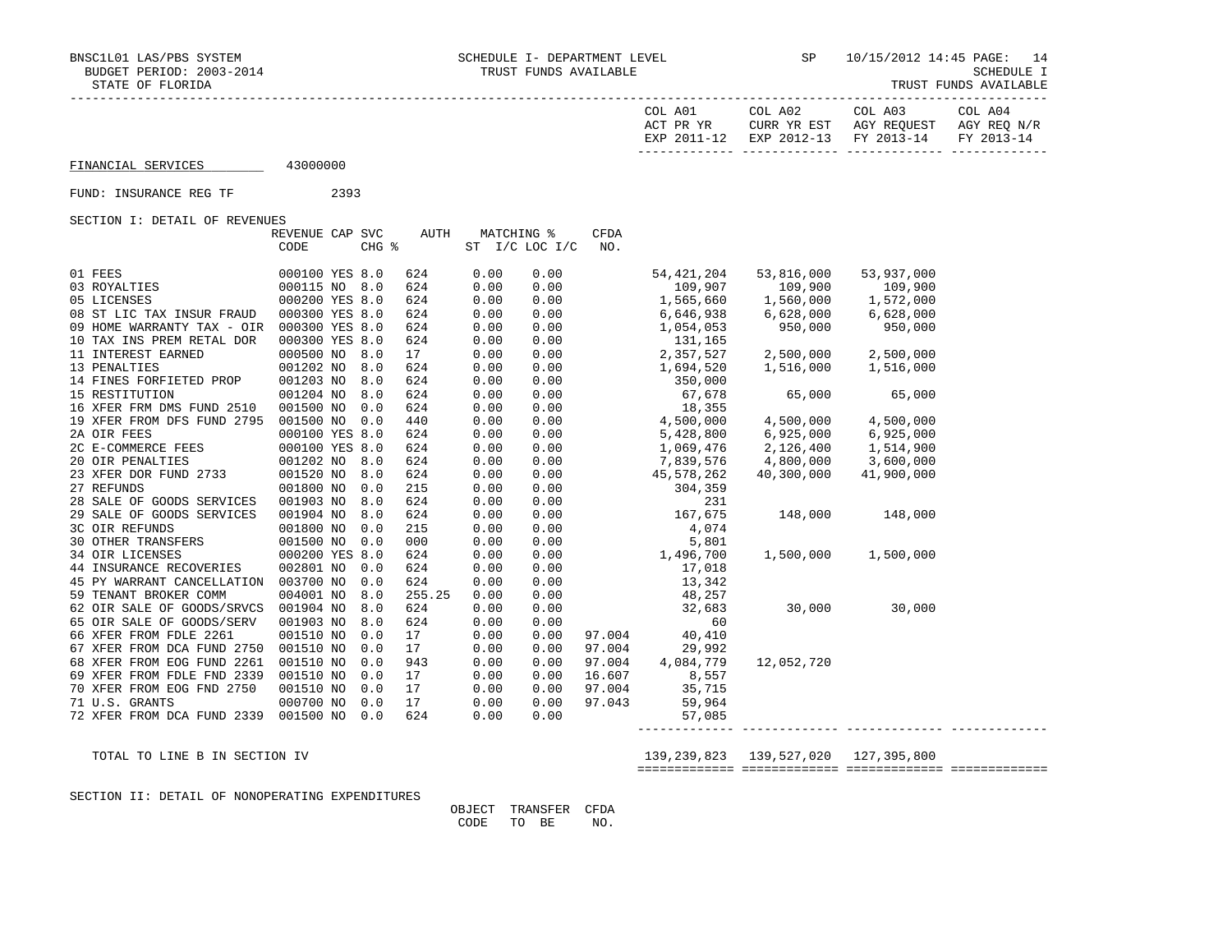|  |  | TRUST FUNDS AVAILABLE |
|--|--|-----------------------|
|--|--|-----------------------|

|                                                          |                                                                                                                                             |              |                                                                      | EXP 2011-12 EXP 2012-13 FY 2013-14 FY 2013-14 |  |
|----------------------------------------------------------|---------------------------------------------------------------------------------------------------------------------------------------------|--------------|----------------------------------------------------------------------|-----------------------------------------------|--|
| 43000000<br>FINANCIAL SERVICES                           |                                                                                                                                             |              |                                                                      |                                               |  |
| FUND: INSURANCE REG TF<br>2393                           |                                                                                                                                             |              |                                                                      |                                               |  |
| SECTION II: DETAIL OF NONOPERATING EXPENDITURES          |                                                                                                                                             |              |                                                                      |                                               |  |
|                                                          | OBJECT<br>TRANSFER CFDA<br>CODE<br>TO BE<br>NO.                                                                                             |              |                                                                      |                                               |  |
| 02 STATE TRUST FUND RESERVE                              | 999000                                                                                                                                      |              |                                                                      | 4,901,814                                     |  |
| 03 REFUNDS OF STATE REVENUE<br>04 FINGERPRINT ASSESSMENT | 860000<br>132500                                                                                                                            | 3,114        | $75,572$ $75,000$ $75,000$                                           |                                               |  |
| 05 PAYMENT OF REWARDS                                    | 499000                                                                                                                                      |              | $25,000$ 100,000 100,000                                             |                                               |  |
| 06 GENERAL REVENUE SERVICE CHARGE                        | 880000                                                                                                                                      |              | 9,979,919 9,635,544 9,629,264<br>9,629,264 9,629,264 117,862 117,862 |                                               |  |
| 07 ADMIN ASSESSMENT ON INVESTMENTS                       | 899000                                                                                                                                      |              |                                                                      |                                               |  |
| 10 RESERVE FOR NICA - S.766.314 FS                       | 991000                                                                                                                                      | 20,000,000   |                                                                      |                                               |  |
| 12 CLAIMS                                                | 499000                                                                                                                                      | 401,120      | 430,000                                                              | 430,000                                       |  |
| 16 PY DOMESTIC SECURITY REAPPROP                         | 899000                                                                                                                                      |              | 12,052,720                                                           |                                               |  |
| 17 TRANSFER TO ADMIN TF FUND 2021                        | 899000<br>810000 43010000 12,318,442 15,312,330<br>810000 43010000 3,355,000 3,173,109<br>990002 8,500,000 5,600,000<br>8,500,000 5,600,000 |              |                                                                      | 15,992,483                                    |  |
| 30 TRANSFER TO ADMIN TF FROM OIR                         |                                                                                                                                             |              |                                                                      | 3,748,013                                     |  |
| 37 TRUST FUND SWEEP TO GR                                |                                                                                                                                             |              |                                                                      |                                               |  |
| 48 CASH XFER TO FUND 2719<br>52 CY BUDGET AMENDMENT      | 899000<br>43500300                                                                                                                          | 787,665      |                                                                      |                                               |  |
|                                                          | 899000                                                                                                                                      |              | 142,779-                                                             |                                               |  |
| TOTAL TO LINE E IN SECTION IV                            |                                                                                                                                             |              | 55, 563, 694 46, 353, 424 34, 994, 074                               |                                               |  |
| SECTION III: ADJUSTMENTS                                 |                                                                                                                                             |              |                                                                      |                                               |  |
|                                                          | OBJECT<br>CODE                                                                                                                              |              |                                                                      |                                               |  |
|                                                          |                                                                                                                                             |              |                                                                      |                                               |  |
| 11 ROUNDING                                              | 991000                                                                                                                                      | $1 -$        |                                                                      |                                               |  |
| 18 CY NON-CF PAYABLES                                    | 991000                                                                                                                                      | 184,938      |                                                                      |                                               |  |
| 29 SWFS ADJUSTMENT TO RECEIVABLES                        | 991000                                                                                                                                      | 130          |                                                                      |                                               |  |
| 44 PY NON-CF PAYABLES ADJUST LINE A                      | 991000                                                                                                                                      | 1,240,922    |                                                                      |                                               |  |
| 48 SEPTEMBER 2011 REVERSIONS                             | 991000                                                                                                                                      | 740,147      |                                                                      |                                               |  |
| 49 PY CF ENCUMBRANCES ADJUST LINE A                      | 991000                                                                                                                                      | $2,228,062-$ |                                                                      |                                               |  |
| 50 ADJ PY CF ENCUMB ADJUST LINE A                        | 991000                                                                                                                                      | 9,631        |                                                                      |                                               |  |
| 51 REVERSE PY RECEIVABLES                                | 991000                                                                                                                                      | $4,537,784-$ |                                                                      |                                               |  |
| 52 SEPTEMBER 2012 REVERSIONS                             | 991000                                                                                                                                      |              | 479,754                                                              |                                               |  |
| 53 SWFS ADJUSTMENT TO PAYABLES                           | 991000                                                                                                                                      | $416-$       |                                                                      |                                               |  |
| 54 CHANGE IN NON-SPENDABLE INVENTORY                     | 991000                                                                                                                                      | 13,190-      |                                                                      |                                               |  |
|                                                          |                                                                                                                                             | 4,603,685-   | 479,754                                                              |                                               |  |
| TOTAL TO LINE H IN SECTION IV                            |                                                                                                                                             |              |                                                                      |                                               |  |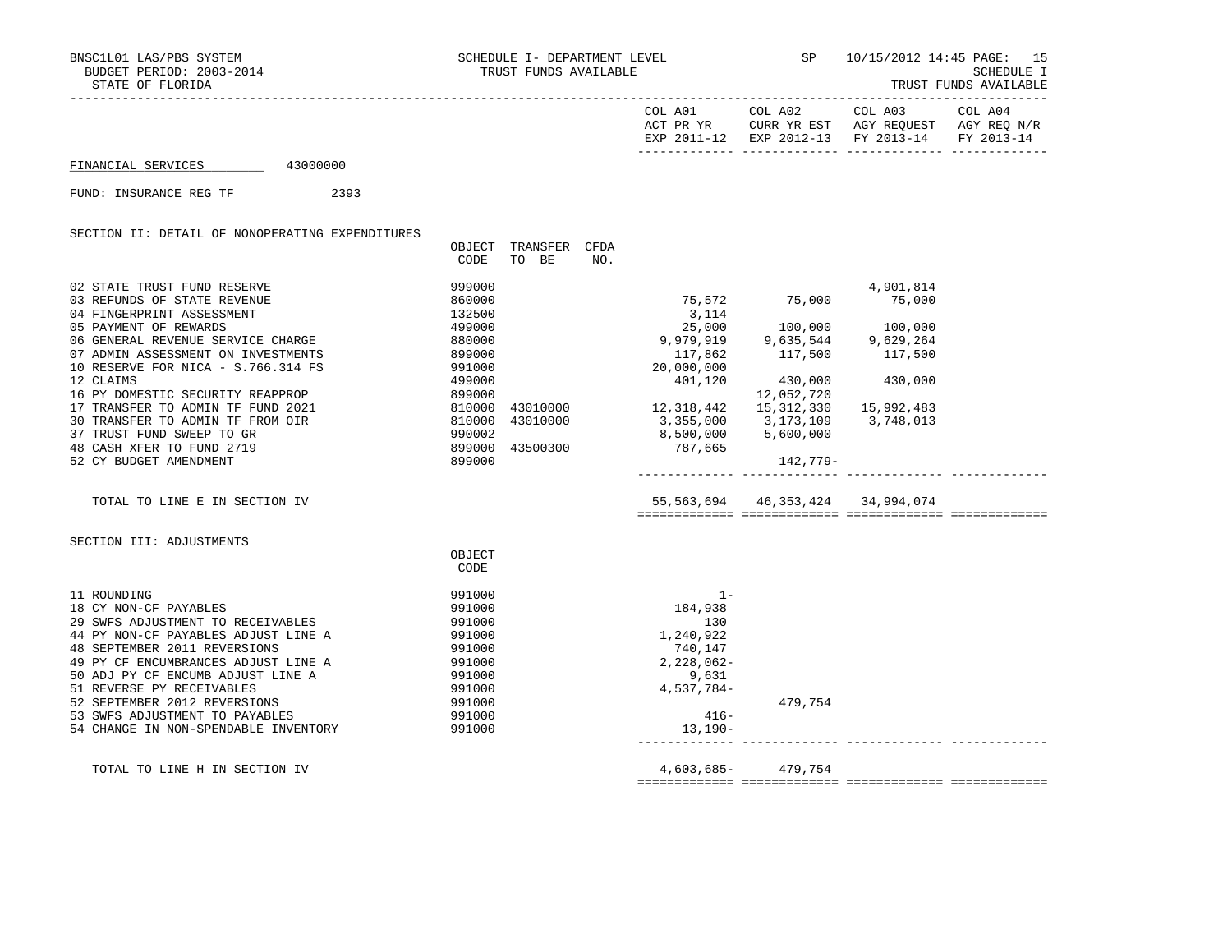| BNSC1L01 LAS/PBS SYSTEM<br>BUDGET PERIOD: 2003-2014<br>STATE OF FLORIDA | SCHEDULE I- DEPARTMENT LEVEL<br>TRUST FUNDS AVAILABLE |                       |                                           | SP 10/15/2012 14:45 PAGE: 16<br>SCHEDULE I<br>TRUST FUNDS AVAILABLE                                               |         |  |
|-------------------------------------------------------------------------|-------------------------------------------------------|-----------------------|-------------------------------------------|-------------------------------------------------------------------------------------------------------------------|---------|--|
|                                                                         |                                                       |                       | COL A01 COL A02                           | COL A03 COL A04<br>ACT PR YR CURR YR EST AGY REQUEST AGY REQ N/R<br>EXP 2011-12 EXP 2012-13 FY 2013-14 FY 2013-14 |         |  |
| 43000000<br>FINANCIAL SERVICES                                          |                                                       |                       |                                           |                                                                                                                   |         |  |
| FUND: INSURANCE REG TF<br>2393                                          |                                                       |                       |                                           |                                                                                                                   |         |  |
| SECTION IV: SUMMARY                                                     |                                                       |                       |                                           |                                                                                                                   |         |  |
| UNRESERVED FUND BALANCE - JULY 1                                        | (A)                                                   | 111,052,403           | 103,333,153   108,964,010                 |                                                                                                                   |         |  |
| ADD: REVENUES (FROM SECTION I)                                          | (B)                                                   | 139,239,823           | 139,527,020 127,395,800                   |                                                                                                                   |         |  |
| TOTAL FUNDS AVAILABLE (LINE A + LINE B)                                 | (C)                                                   | 250,292,226           | 242,860,173                               | 236,359,810                                                                                                       |         |  |
| LESS: OPERATING EXPENDITURES                                            | (D)                                                   | 86,791,694 87,406,446 |                                           | 86,474,500                                                                                                        | 227,364 |  |
| LESS: NONOPERATING EXPENDITURES (SECTION II)                            | (E)                                                   |                       | 55, 563, 694 46, 353, 424 34, 994, 074    |                                                                                                                   |         |  |
| LESS: FIXED CAPITAL OUTLAY (TOTAL ONLY)                                 | (F)                                                   |                       |                                           | 616,047 188,000                                                                                                   | 188,000 |  |
| UNRESERVED FUND BALANCE - JUNE 30 - BEFORE ADJ                          | (G)                                                   |                       |                                           | 114,703,236                                                                                                       |         |  |
| NET ADJUSTMENTS (FROM SECTION III)                                      | (H)                                                   | 4,603,685-479,754     |                                           |                                                                                                                   |         |  |
| ADJUSTED UNRESERVED FUND BALANCE - JUNE 30                              | (I)                                                   |                       | 103, 333, 153  108, 964, 010              | 114,703,236                                                                                                       |         |  |
| TOTAL UNRESERVED FUND BALANCE FROM STATEWIDE CFO FILE:                  |                                                       | 111,052,403           |                                           |                                                                                                                   |         |  |
| SCHEDULE IB: DETAIL OF UNRESERVED FUND BALANCE                          | FUNDING SOURCE                                        |                       |                                           |                                                                                                                   |         |  |
|                                                                         | STATE (S)<br>NONSTATE (N)                             |                       |                                           |                                                                                                                   |         |  |
| 01 MSFH GRANT BALANCE                                                   | $\;$ N                                                |                       | 15,937 15,937 15,937                      |                                                                                                                   |         |  |
| 02 OTHER STATE FUNDS - UNRESERVED                                       | S                                                     |                       | 103, 317, 216 108, 948, 073 114, 687, 299 |                                                                                                                   |         |  |
| ADJUSTED UNRESERVED FUND BALANCE - JUNE 30                              |                                                       |                       | 103, 333, 153 108, 964, 010 114, 703, 236 |                                                                                                                   |         |  |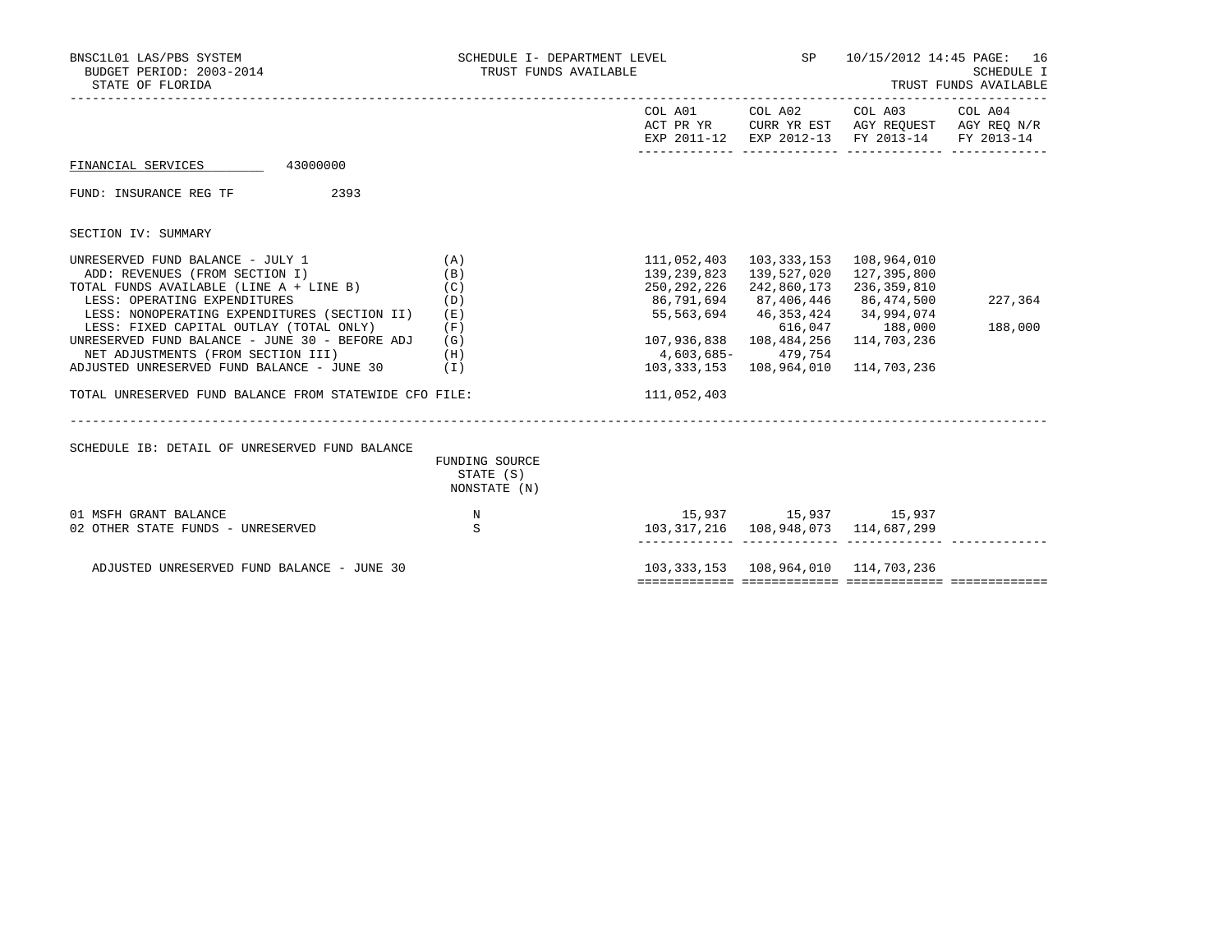TRUST FUNDS AVAILABLE

|                                                                                                                                                                                                                                                                                                                                                     |                         |  |                                 |                                      |                                                                                                   |             |                                                                                                                                                                                                                                                                                                                       | COL A01 COL A02                                                                                                                                                                                                          | COL A03<br>ACT PR YR CURR YR EST AGY REQUEST AGY REQ N/R<br>EXP 2011-12 EXP 2012-13 FY 2013-14 | COL A04<br>FY 2013-14 |
|-----------------------------------------------------------------------------------------------------------------------------------------------------------------------------------------------------------------------------------------------------------------------------------------------------------------------------------------------------|-------------------------|--|---------------------------------|--------------------------------------|---------------------------------------------------------------------------------------------------|-------------|-----------------------------------------------------------------------------------------------------------------------------------------------------------------------------------------------------------------------------------------------------------------------------------------------------------------------|--------------------------------------------------------------------------------------------------------------------------------------------------------------------------------------------------------------------------|------------------------------------------------------------------------------------------------|-----------------------|
| FINANCIAL SERVICES 43000000                                                                                                                                                                                                                                                                                                                         |                         |  |                                 |                                      |                                                                                                   |             |                                                                                                                                                                                                                                                                                                                       |                                                                                                                                                                                                                          |                                                                                                |                       |
| FUND: REGULATORY TRUST FUND 2573                                                                                                                                                                                                                                                                                                                    |                         |  |                                 |                                      |                                                                                                   |             |                                                                                                                                                                                                                                                                                                                       |                                                                                                                                                                                                                          |                                                                                                |                       |
| SECTION I: DETAIL OF REVENUES                                                                                                                                                                                                                                                                                                                       |                         |  |                                 |                                      |                                                                                                   |             |                                                                                                                                                                                                                                                                                                                       |                                                                                                                                                                                                                          |                                                                                                |                       |
|                                                                                                                                                                                                                                                                                                                                                     | REVENUE CAP SVC<br>CODE |  |                                 |                                      | AUTH MATCHING %<br>CHG % ST I/C LOC I/C NO.                                                       | <b>CFDA</b> |                                                                                                                                                                                                                                                                                                                       |                                                                                                                                                                                                                          |                                                                                                |                       |
| 05 LICENSES- MONEY SRV BUS 000200 YES 8.0<br>14 SALE OF GOODS OR SRVCS 001904 NO 8.0<br>15 BENALTIES<br>16 REFUNDS<br>16 REFUNDS<br>16 REFUNDS<br>17 INTEREST EARNED<br>17 INTEREST EARNED<br>23 FEES-MONEY SRV BUS<br>23 FEES-MONEY SRV BUS<br>26 LICENSES-SECURITIES<br>26 LICENSES-SECURITIES<br>26 LICENSES-FUNERAL CEM<br>26 LICENSES-F        |                         |  | 494<br>494<br>497<br>560<br>215 | 0.00<br>0.00<br>0.00<br>0.00<br>0.00 | 0.00<br>0.00<br>0.00<br>0.00<br>0.00<br>$0.00$<br>$0.00$                                          |             | $10,982$<br>1,992,950<br>2,109,700<br>1,109,700<br>16,807<br>784,193<br>$\begin{array}{cccc} 0.00 & 784,193 & 975,000 & 1,215,000 \\ 0.00 & 7,601,914 & 7,634,485 & 7,744,388 \\ 0.00 & 16,645,062 & 16,636,112 & 16,636,112 \end{array}$<br>1,150<br>9,317                                                           | 4,483,423 6,272,090 6,491,330<br>$177,313$<br>$86,000$<br>$808,116$<br>$895,183$<br>$1,008$<br>$784,552$<br>$1,008$<br>$784,552$<br>$1,035,743$<br>$1,035,743$<br>1,873,508    1,638,122    1,868,180<br>14,100   14,100 |                                                                                                |                       |
| TOTAL TO LINE B IN SECTION IV                                                                                                                                                                                                                                                                                                                       |                         |  |                                 |                                      |                                                                                                   |             |                                                                                                                                                                                                                                                                                                                       | 35,299,918 37,574,627 36,992,462                                                                                                                                                                                         |                                                                                                |                       |
| SECTION II: DETAIL OF NONOPERATING EXPENDITURES                                                                                                                                                                                                                                                                                                     |                         |  |                                 | CODE                                 | OBJECT TRANSFER CFDA<br>TO BE                                                                     | NO.         |                                                                                                                                                                                                                                                                                                                       |                                                                                                                                                                                                                          |                                                                                                |                       |
| 01 TRANSFER TO ADMIN TF IN OFR<br>02 TRANSFER TO ADMIN. TF FROM OFR<br>03 SERVICE CHARGE TO GENERAL REVENUE<br>04 ADMIN ASSESSMENT ON INVESTMENTS<br>05 STATE TRUST FUND RESERVE<br>09 REFUND OF STATE REVENUE<br>20 TRANSFER TO ADMIN. TF F&C<br>21 FINGERPRINT FEES<br>27 TRUST FUND SWEEP TO GENERAL REVENUE<br>28 CURRENT YEAR BUDGET AMENDMENT |                         |  |                                 | 999000<br>134900<br>990002<br>899000 | $810000$ 43900500<br>810000 43010000<br>880000<br>899000<br>43900500<br>860000<br>810000 43010000 |             | 7,727,404 5,753,415 5,300,469<br>2,955,568 2,218,284 2,620,193<br>2,778,029 3,005,970 2,959,397<br>39,351 45,825 1 1,105<br>$\begin{array}{cccc} & & & & 1,288,805\\ 110,829 & & 167,000 & & 167,000\\ 835,573 & & 775,033 & & 920,664\\ 216,495 & & 350,000 & & 350,000\\ 1,834,768 & & 2,500,000 & & & \end{array}$ | 132,588                                                                                                                                                                                                                  |                                                                                                |                       |
| TOTAL TO LINE E IN SECTION IV                                                                                                                                                                                                                                                                                                                       |                         |  |                                 |                                      |                                                                                                   |             |                                                                                                                                                                                                                                                                                                                       |                                                                                                                                                                                                                          |                                                                                                |                       |
| SECTION III: ADJUSTMENTS                                                                                                                                                                                                                                                                                                                            |                         |  |                                 | OBJECT<br>CODE                       |                                                                                                   |             |                                                                                                                                                                                                                                                                                                                       |                                                                                                                                                                                                                          |                                                                                                |                       |
| 04 ROUNDING                                                                                                                                                                                                                                                                                                                                         |                         |  |                                 | 991000                               |                                                                                                   |             | $16 -$                                                                                                                                                                                                                                                                                                                |                                                                                                                                                                                                                          |                                                                                                |                       |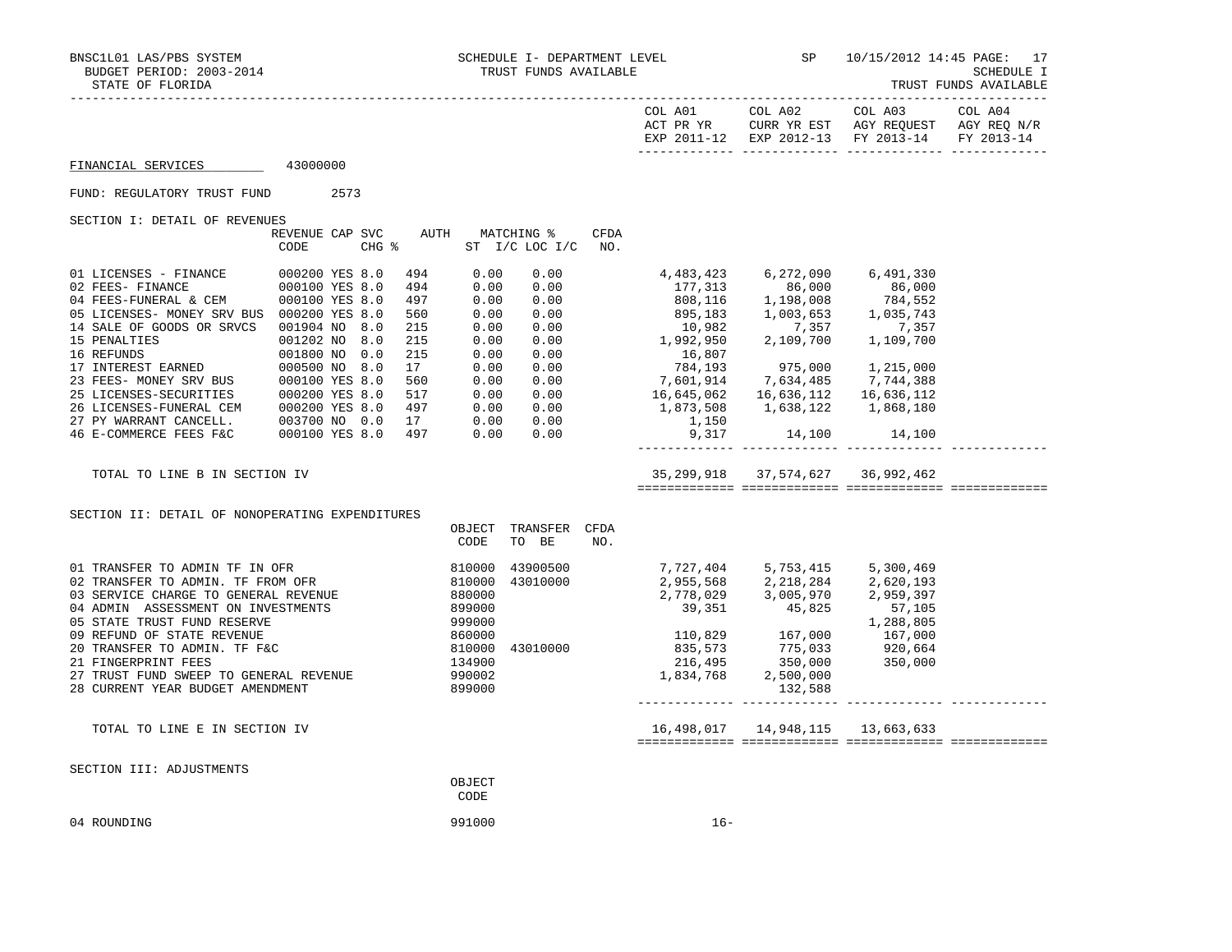| BNSC1L01 LAS/PBS SYSTEM<br>BUDGET PERIOD: 2003-2014<br>STATE OF FLORIDA                                                                                                                                    | SCHEDULE I- DEPARTMENT LEVEL (SP 10/15/2012 14:45 PAGE: 18<br>TRUST FUNDS AVAILABLE |                                                                                                                                       |                                     | SCHEDULE I<br>TRUST FUNDS AVAILABLE                                                                                               |  |  |
|------------------------------------------------------------------------------------------------------------------------------------------------------------------------------------------------------------|-------------------------------------------------------------------------------------|---------------------------------------------------------------------------------------------------------------------------------------|-------------------------------------|-----------------------------------------------------------------------------------------------------------------------------------|--|--|
|                                                                                                                                                                                                            |                                                                                     |                                                                                                                                       |                                     | COL A01 COL A02 COL A03 COL A04<br>ACT PR YR CURR YR EST AGY REQUEST AGY REQ N/R<br>EXP 2011-12 EXP 2012-13 FY 2013-14 FY 2013-14 |  |  |
| 43000000<br>FINANCIAL SERVICES                                                                                                                                                                             |                                                                                     |                                                                                                                                       |                                     |                                                                                                                                   |  |  |
| 2573<br>FUND: REGULATORY TRUST FUND                                                                                                                                                                        |                                                                                     |                                                                                                                                       |                                     |                                                                                                                                   |  |  |
| SECTION III: ADJUSTMENTS                                                                                                                                                                                   |                                                                                     |                                                                                                                                       |                                     |                                                                                                                                   |  |  |
|                                                                                                                                                                                                            | OBJECT<br>CODE                                                                      |                                                                                                                                       |                                     |                                                                                                                                   |  |  |
| 07 PY NON-CF PAYABLE OPER CAT ADJUST LINE A<br>23 SEPTEMBER 2011 REVERSIONS<br>24 PY CF ENCUMBRANCES ADJUST LINE A 391000                                                                                  | 991000<br>991000                                                                    | 461,367<br>84,807<br>482,264-                                                                                                         |                                     |                                                                                                                                   |  |  |
| 25 SEPTEMBER 2012 REVERSIONS                                                                                                                                                                               | 991000                                                                              |                                                                                                                                       | 57,099                              |                                                                                                                                   |  |  |
| TOTAL TO LINE H IN SECTION IV                                                                                                                                                                              |                                                                                     |                                                                                                                                       | 63,894 57,099                       |                                                                                                                                   |  |  |
| SECTION IV: SUMMARY                                                                                                                                                                                        |                                                                                     |                                                                                                                                       |                                     |                                                                                                                                   |  |  |
| UNRESERVED FUND BALANCE - JULY 1 $(A)$<br>ADD: REVENUES (FROM SECTION I)<br>TOTAL FUNDS AVAILABLE (LINE $A + LINE B$ ) (C)<br>LESS: OPERATING EXPENDITURES<br>LESS: NONOPERATING EXPENDITURES (SECTION II) | (B)<br>(D)<br>(E)                                                                   | 33, 191, 229 33, 776, 740 37, 060, 138<br>35, 299, 918 37, 574, 627 36, 992, 462<br>68,491,147 71,351,367<br>18,280,284<br>16,498,017 | 19,400,213<br>14,948,115            | 74,052,600<br>19,678,510<br>13,663,633                                                                                            |  |  |
| LESS: FIXED CAPITAL OUTLAY (TOTAL ONLY)<br>UNRESERVED FUND BALANCE - JUNE 30 - BEFORE ADJ<br>NET ADJUSTMENTS (FROM SECTION III)<br>ADJUSTED UNRESERVED FUND BALANCE - JUNE 30 (I)                          | (F)<br>(G)<br>(H)                                                                   | 33,712,846<br>63,894 57,099                                                                                                           | 37,003,039<br>33,776,740 37,060,138 | 40,710,457<br>40,710,457                                                                                                          |  |  |
| TOTAL UNRESERVED FUND BALANCE FROM STATEWIDE CFO FILE:                                                                                                                                                     |                                                                                     | 33, 191, 229                                                                                                                          |                                     |                                                                                                                                   |  |  |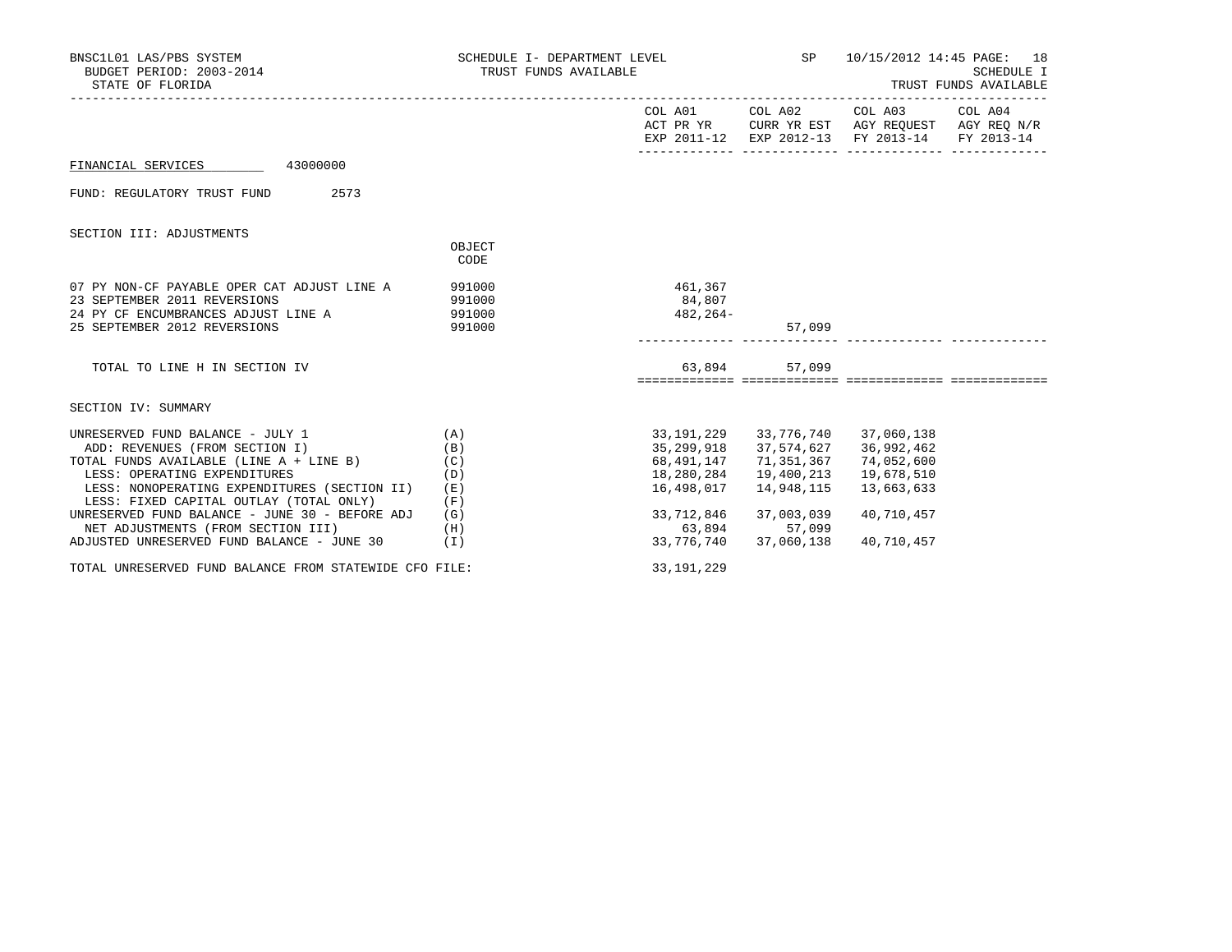| BNSC1L01 LAS/PBS SYSTEM<br>BUDGET PERIOD: 2003-2014<br>STATE OF FLORIDA                                                                                                                                                                  | SCHEDULE I- DEPARTMENT LEVEL<br>TRUST FUNDS AVAILABLE |                          | SP                                                                                            |                                                                                                | 10/15/2012 14:45 PAGE: 19<br>SCHEDULE I<br>TRUST FUNDS AVAILABLE |
|------------------------------------------------------------------------------------------------------------------------------------------------------------------------------------------------------------------------------------------|-------------------------------------------------------|--------------------------|-----------------------------------------------------------------------------------------------|------------------------------------------------------------------------------------------------|------------------------------------------------------------------|
|                                                                                                                                                                                                                                          |                                                       | ________________________ | COL A01 COL A02 COL A03                                                                       | ACT PR YR CURR YR EST AGY REQUEST AGY REQ N/R<br>EXP 2011-12 EXP 2012-13 FY 2013-14 FY 2013-14 | -----------------------<br>COL A04                               |
| FINANCIAL SERVICES 43000000                                                                                                                                                                                                              |                                                       |                          |                                                                                               |                                                                                                |                                                                  |
| FUND: FED LAW ENFORCEMENT TF 2719                                                                                                                                                                                                        |                                                       |                          |                                                                                               |                                                                                                |                                                                  |
| SECTION I: DETAIL OF REVENUES                                                                                                                                                                                                            |                                                       |                          |                                                                                               |                                                                                                |                                                                  |
| REVENUE CAP SVC AUTH MATCHING %<br>CODE<br>$CHG$ $\frac{1}{6}$                                                                                                                                                                           | CFDA<br>ST I/C LOC I/C NO.                            |                          |                                                                                               |                                                                                                |                                                                  |
| 01 FINES AND FORFEITURES<br>001203 NO 0.0 17.43 0.00<br>02 INTEREST EARNED<br>000500 NO 0.0<br>04 TRANSFER FROM IRTF 2393 001500 NO 0.0 17.43 0.00 0.00                                                                                  | 0.00<br>17 0.00 0.00                                  | 787,665                  | 10,491   12,000                                                                               |                                                                                                |                                                                  |
| TOTAL TO LINE B IN SECTION IV                                                                                                                                                                                                            |                                                       |                          | 909,025 162,000 162,000                                                                       |                                                                                                |                                                                  |
| SECTION II: DETAIL OF NONOPERATING EXPENDITURES                                                                                                                                                                                          | OBJECT TRANSFER CFDA<br>CODE<br>TO BE<br>NO.          |                          |                                                                                               |                                                                                                |                                                                  |
| 01 ADMIN ASSESSMENT ON INVESTMENTS                                                                                                                                                                                                       | 899000                                                |                          | 524 564 564                                                                                   |                                                                                                |                                                                  |
| TOTAL TO LINE E IN SECTION IV                                                                                                                                                                                                            |                                                       | 524                      |                                                                                               | 564<br>564                                                                                     |                                                                  |
| SECTION III: ADJUSTMENTS                                                                                                                                                                                                                 | OBJECT<br>CODE                                        |                          |                                                                                               |                                                                                                |                                                                  |
| 02 ROUNDING                                                                                                                                                                                                                              | 991000                                                | $5-$                     |                                                                                               |                                                                                                |                                                                  |
| TOTAL TO LINE H IN SECTION IV                                                                                                                                                                                                            |                                                       | $5-$                     |                                                                                               |                                                                                                |                                                                  |
| SECTION IV: SUMMARY                                                                                                                                                                                                                      |                                                       |                          |                                                                                               |                                                                                                |                                                                  |
| UNRESERVED FUND BALANCE - JULY 1<br>ADD: REVENUES (FROM SECTION I)<br>TOTAL FUNDS AVAILABLE (LINE A + LINE B)<br>LESS: OPERATING EXPENDITURES<br>LESS: NONOPERATING EXPENDITURES (SECTION II)<br>LESS: FIXED CAPITAL OUTLAY (TOTAL ONLY) | (A)<br>(B)<br>(C)<br>(D)<br>( E )<br>(F)              | 524                      | 476,624 1,382,788 1,442,466<br>909,025 162,000<br>1,385,649 1,544,788<br>2,332 101,758<br>564 | 162,000<br>1,604,466<br>370,758<br>564                                                         |                                                                  |
| UNRESERVED FUND BALANCE - JUNE 30 - BEFORE ADJ<br>NET ADJUSTMENTS (FROM SECTION III)                                                                                                                                                     | (G)<br>(H)                                            | 1,382,793<br>$5-$        |                                                                                               | 1,442,466 1,233,144                                                                            |                                                                  |
| (I)<br>ADJUSTED UNRESERVED FUND BALANCE - JUNE 30                                                                                                                                                                                        |                                                       | 1,382,788                |                                                                                               | 1,442,466 1,233,144                                                                            |                                                                  |
| TOTAL UNRESERVED FUND BALANCE FROM STATEWIDE CFO FILE:                                                                                                                                                                                   |                                                       | 476,624                  |                                                                                               |                                                                                                |                                                                  |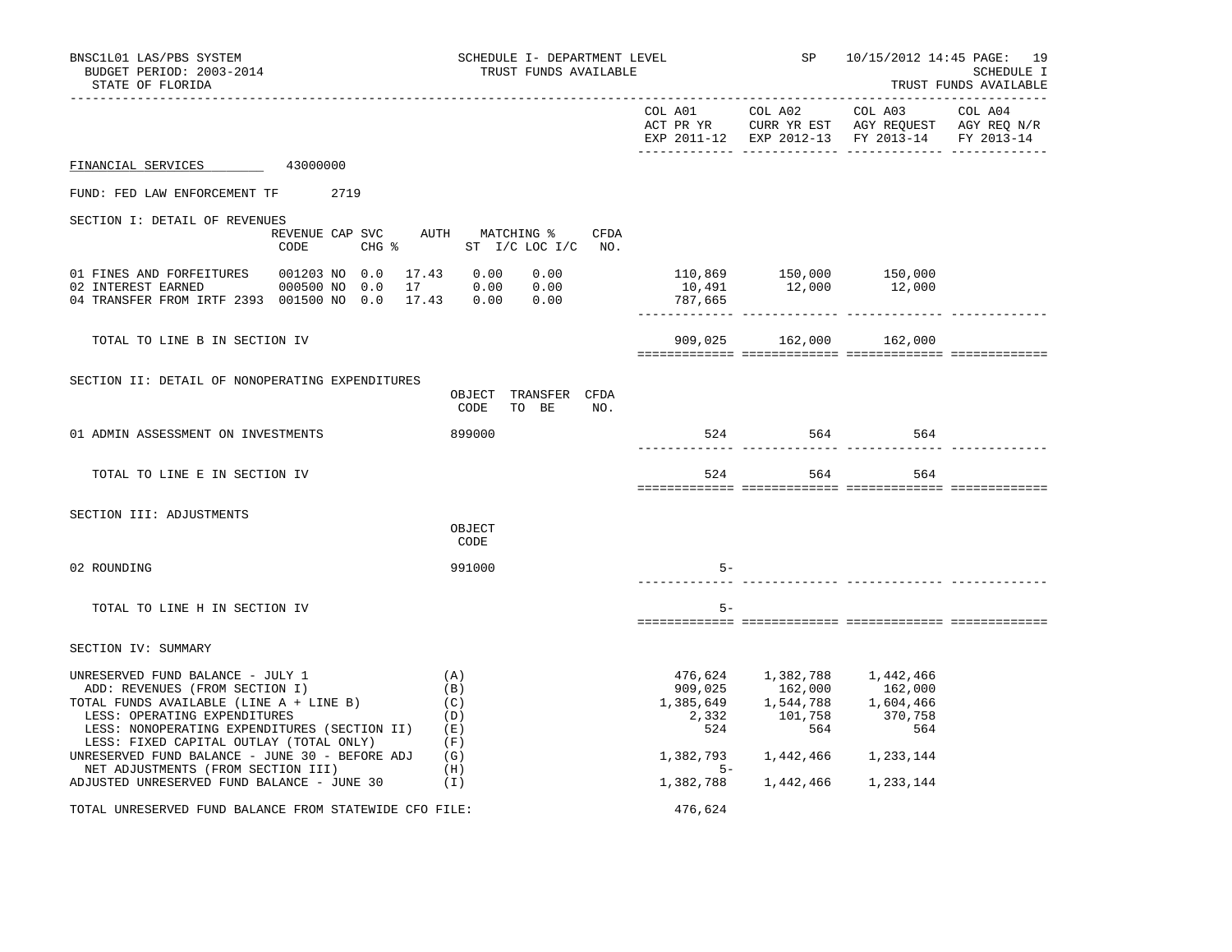| BNSC1L01 LAS/PBS SYSTEM<br>BUDGET PERIOD: 2003-2014<br>STATE OF FLORIDA                                                                                                             |                                         | SCHEDULE I- DEPARTMENT LEVEL<br>TRUST FUNDS AVAILABLE    |                                                                                               |        | SP 10/15/2012 14:45 PAGE:                                                                                                              | 20<br>SCHEDULE I<br>TRUST FUNDS AVAILABLE |
|-------------------------------------------------------------------------------------------------------------------------------------------------------------------------------------|-----------------------------------------|----------------------------------------------------------|-----------------------------------------------------------------------------------------------|--------|----------------------------------------------------------------------------------------------------------------------------------------|-------------------------------------------|
|                                                                                                                                                                                     |                                         |                                                          | COL A01 COL A02                                                                               |        | COL A03 COL A04<br>ACT PR YR $\,$ CURR YR EST $\,$ AGY REQUEST $\,$ AGY REQ $\rm N/R$<br>EXP 2011-12 EXP 2012-13 FY 2013-14 FY 2013-14 |                                           |
| FINANCIAL SERVICES 43000000                                                                                                                                                         |                                         |                                                          |                                                                                               |        |                                                                                                                                        |                                           |
| FUND: TREASURY ADM/INVEST TF 2725                                                                                                                                                   |                                         |                                                          |                                                                                               |        |                                                                                                                                        |                                           |
| SECTION I: DETAIL OF REVENUES                                                                                                                                                       |                                         |                                                          |                                                                                               |        |                                                                                                                                        |                                           |
|                                                                                                                                                                                     | REVENUE CAP SVC AUTH MATCHING %<br>CODE | CFDA<br>CHG $\frac{1}{2}$ ST I/C LOC I/C NO.             |                                                                                               |        |                                                                                                                                        |                                           |
| 01 FEES-INVESTMENT SVCS 000100 YES 0.0<br>03 TRANSFERS FM FUND 2155 001500 NO 0.0<br>04 REFUNDS                                                                                     | 001800 NO 0.0 215 FS 0.00 0.00          | 17.61 0.00<br>112.215  0.00  0.00                        | $0.00$ 16, 314, 146 16, 455, 685 16, 620, 241<br>1,718,343    1,938,087    1,975,609<br>7,938 |        |                                                                                                                                        |                                           |
| TOTAL TO LINE B IN SECTION IV                                                                                                                                                       |                                         |                                                          |                                                                                               |        | 18,040,427  18,393,772  18,595,850                                                                                                     |                                           |
| SECTION II: DETAIL OF NONOPERATING EXPENDITURES                                                                                                                                     |                                         | OBJECT TRANSFER CFDA<br>TO BE NO.<br>CODE                |                                                                                               |        |                                                                                                                                        |                                           |
| 01 TRANSFER TO GR-EXCESS OVER \$750,000<br>09 TRANSFER TO ADMINISTRATIVE TF                                                                                                         |                                         | 810000<br>810000                                         | 10,171,288  10,422,035  9,551,468                                                             |        | 2, 212, 790 2, 192, 921 2, 604, 977                                                                                                    |                                           |
| TOTAL TO LINE E IN SECTION IV                                                                                                                                                       |                                         |                                                          |                                                                                               |        | 12,384,078  12,614,956  12,156,445                                                                                                     |                                           |
| SECTION III: ADJUSTMENTS                                                                                                                                                            |                                         | OBJECT<br>CODE                                           |                                                                                               |        |                                                                                                                                        |                                           |
| 03 SWFS ADJUSTMENT<br>06 ROUNDING<br>24 SEPTEMBER 2011 REVERSIONS<br>25 SEPTEMBER 2012 REVERSIONS<br>26 PY CARRY FORWARD ENCUMBANCES<br>27 PY NON-CERT PAYABLES OPER CAT ADJ LINE A |                                         | 991000<br>991000<br>991000<br>991000<br>991000<br>991000 | 14,974<br>$5 -$<br>16,304<br>65,269-<br>1,623                                                 | 48,916 |                                                                                                                                        |                                           |
| TOTAL TO LINE H IN SECTION IV                                                                                                                                                       |                                         |                                                          | 32,373-                                                                                       | 48,916 |                                                                                                                                        |                                           |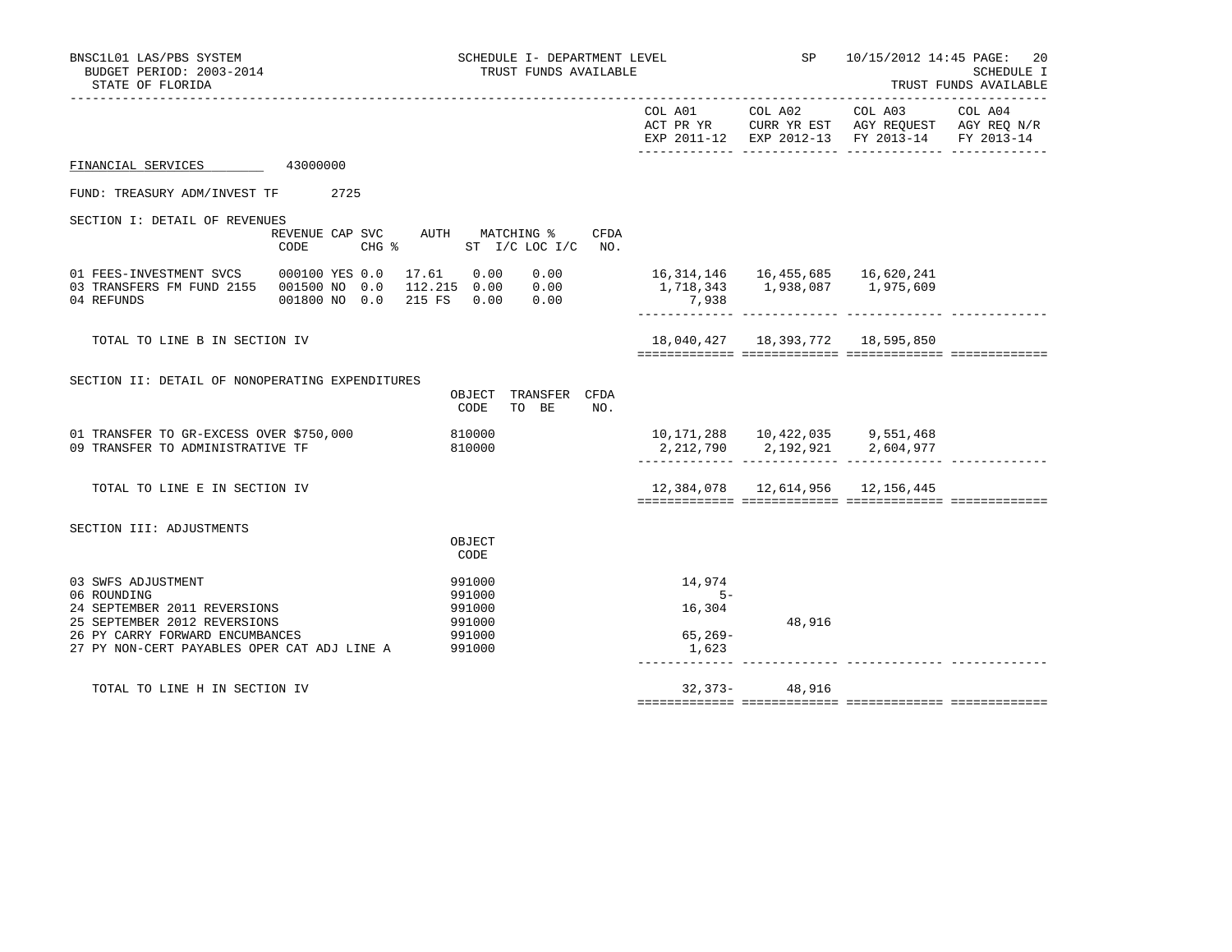| BNSC1L01 LAS/PBS SYSTEM<br>BUDGET PERIOD: 2003-2014<br>STATE OF FLORIDA                                                                                                                                                                                                                                                          | SCHEDULE I- DEPARTMENT LEVEL<br>TRUST FUNDS AVAILABLE |                                                     |                                                                                            | SP 10/15/2012 14:45 PAGE: 21                                   | SCHEDULE I<br>TRUST FUNDS AVAILABLE |
|----------------------------------------------------------------------------------------------------------------------------------------------------------------------------------------------------------------------------------------------------------------------------------------------------------------------------------|-------------------------------------------------------|-----------------------------------------------------|--------------------------------------------------------------------------------------------|----------------------------------------------------------------|-------------------------------------|
|                                                                                                                                                                                                                                                                                                                                  |                                                       | COL A01<br>ACT PR YR<br>EXP 2011-12                 | COL A02<br>CURR YR EST<br>EXP 2012-13                                                      | COL A03 COL A04<br>AGY REOUEST<br>FY 2013-14                   | AGY REQ N/R<br>FY 2013-14           |
| 43000000<br>FINANCIAL SERVICES                                                                                                                                                                                                                                                                                                   |                                                       |                                                     |                                                                                            |                                                                |                                     |
| 2725<br>FUND: TREASURY ADM/INVEST TF                                                                                                                                                                                                                                                                                             |                                                       |                                                     |                                                                                            |                                                                |                                     |
| SECTION IV: SUMMARY                                                                                                                                                                                                                                                                                                              |                                                       |                                                     |                                                                                            |                                                                |                                     |
| UNRESERVED FUND BALANCE - JULY 1<br>ADD: REVENUES (FROM SECTION I)<br>TOTAL FUNDS AVAILABLE (LINE A + LINE B)<br>LESS: OPERATING EXPENDITURES<br>LESS: NONOPERATING EXPENDITURES (SECTION II)<br>LESS: FIXED CAPITAL OUTLAY (TOTAL ONLY)<br>UNRESERVED FUND BALANCE - JUNE 30 - BEFORE ADJ<br>NET ADJUSTMENTS (FROM SECTION III) | (A)<br>(B)<br>(C)<br>(D)<br>(E)<br>(F)<br>(G)<br>(H)  | 18,040,427<br>19,336,804<br>5,601,130<br>12,384,078 | 18,393,772<br>19,712,995<br>6,396,955<br>12,614,956<br>1,351,596 701,084<br>32,373- 48,916 | 18,595,850<br>19,345,850<br>6,439,405<br>12,156,445<br>750,000 |                                     |
| ADJUSTED UNRESERVED FUND BALANCE - JUNE 30                                                                                                                                                                                                                                                                                       | (I)                                                   | 1,319,223                                           | 750,000                                                                                    | 750,000                                                        |                                     |

TOTAL UNRESERVED FUND BALANCE FROM STATEWIDE CFO FILE:  $1,296,377$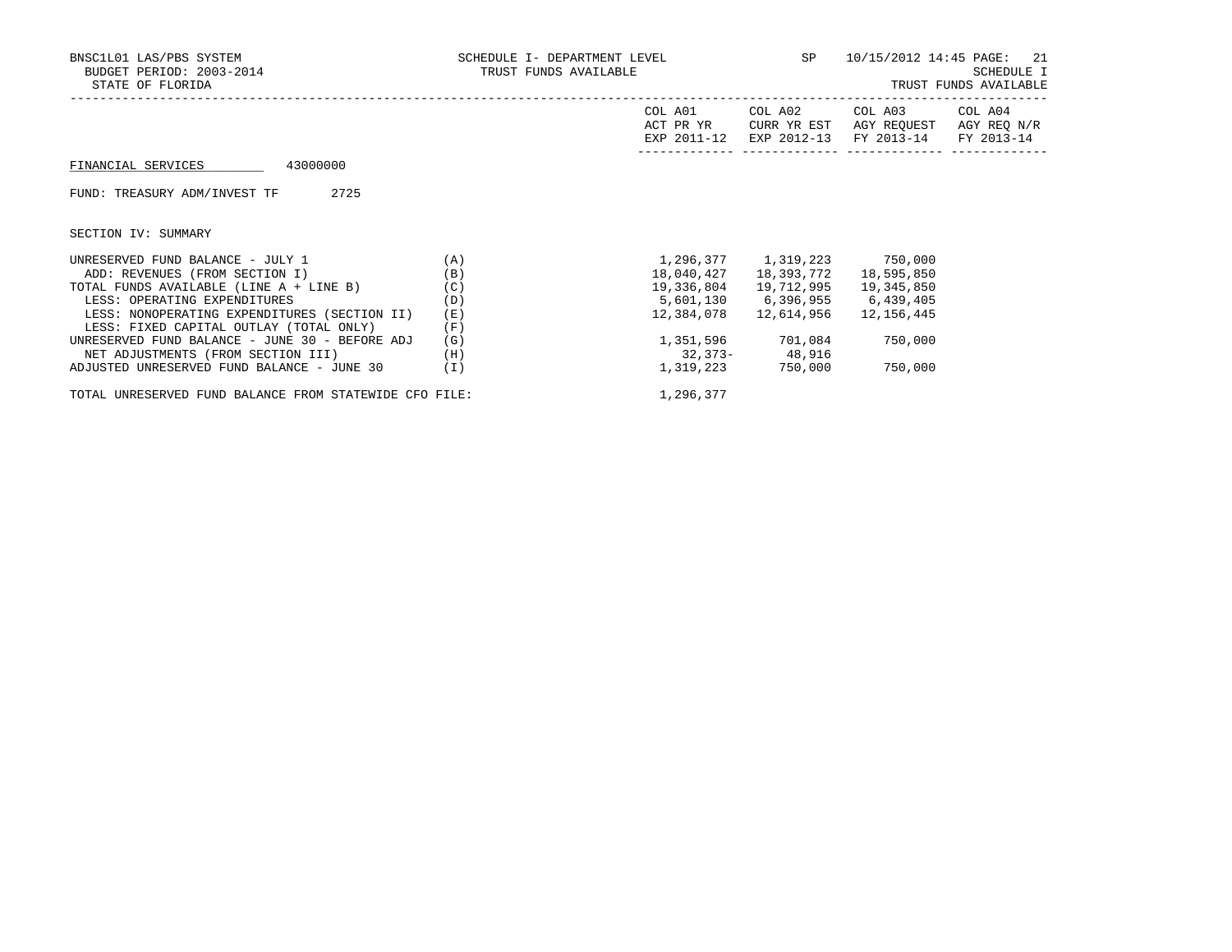|                                                 |                 |     |                 |        |                    |      |                                                                                            |                                                       | EXP 2011-12 EXP 2012-13 FY 2013-14 FY 2013-14 |  |
|-------------------------------------------------|-----------------|-----|-----------------|--------|--------------------|------|--------------------------------------------------------------------------------------------|-------------------------------------------------------|-----------------------------------------------|--|
| FINANCIAL SERVICES                              | 43000000        |     |                 |        |                    |      |                                                                                            |                                                       |                                               |  |
| FUND: WORKERS' COMP ADMIN TF 2795               |                 |     |                 |        |                    |      |                                                                                            |                                                       |                                               |  |
| SECTION I: DETAIL OF REVENUES                   |                 |     |                 |        |                    |      |                                                                                            |                                                       |                                               |  |
|                                                 | REVENUE CAP SVC |     |                 |        | AUTH MATCHING %    | CFDA |                                                                                            |                                                       |                                               |  |
|                                                 | CODE            |     | $CHG$ $\approx$ |        | ST I/C LOC I/C NO. |      |                                                                                            |                                                       |                                               |  |
|                                                 |                 |     |                 |        |                    |      |                                                                                            |                                                       |                                               |  |
|                                                 |                 |     | 440.50          | 0.00   | 0.00               |      | 8,968,158 3,389,600 3,389,600                                                              |                                                       |                                               |  |
|                                                 |                 |     | 440.50          | 0.00   | 0.00               |      | 44,410,388                                                                                 | 65,439,000                                            | 67,804,000                                    |  |
|                                                 |                 |     | 440.50          | 0.00   |                    |      | $0.00$ 17.005 36,936                                                                       |                                                       |                                               |  |
|                                                 |                 |     | 440.50          | 0.00   | 0.00               |      | 12,556,215                                                                                 | 12,001,000                                            | 12,001,000                                    |  |
|                                                 |                 |     | 440.50          | 0.00   | 0.00               |      | 78,733                                                                                     |                                                       |                                               |  |
|                                                 |                 |     | 440.50          | 0.00   | 0.00               |      | 78,733<br>1,442,712                                                                        | $49,000$<br>$1,500,000$<br>$1,500,000$<br>$1,500,000$ |                                               |  |
| 07 PY WARRANT CANCELLATION 003700 NO            |                 | 0.0 | 440.50          | 0.00   |                    |      |                                                                                            |                                                       |                                               |  |
| 08 REFUNDS                                      | 001800 NO       | 0.0 | 215             | 0.00   |                    |      |                                                                                            |                                                       |                                               |  |
| 10 PY WARRANT CANC +12 MON 003800 NO 0.0        |                 |     | 440.50          | 0.00   |                    |      |                                                                                            |                                                       |                                               |  |
| 16 E-COMMERCE FEES                              | 000100 YES 8.0  |     | 440.50          | 0.00   |                    |      |                                                                                            |                                                       |                                               |  |
| 19 XFER FROM DOE FUND 2795 001500 NO 0.0        |                 |     | 440.50          | 0.00   |                    |      |                                                                                            |                                                       |                                               |  |
| 20 XFER FRM DBPR FUND 2547 001500 NO 0.0        |                 |     | 440.50          | 0.00   |                    |      |                                                                                            |                                                       |                                               |  |
| 22 XFER FRM DOAH FUND 2510 001500 NO 0.0        |                 |     | 440.50          |        | 0.00 0.00          |      |                                                                                            | 135, 322 104, 792                                     |                                               |  |
|                                                 |                 |     |                 |        |                    |      |                                                                                            |                                                       |                                               |  |
| TOTAL TO LINE B IN SECTION IV                   |                 |     |                 |        |                    |      |                                                                                            |                                                       |                                               |  |
|                                                 |                 |     |                 |        |                    |      |                                                                                            |                                                       |                                               |  |
|                                                 |                 |     |                 |        |                    |      |                                                                                            |                                                       |                                               |  |
| SECTION II: DETAIL OF NONOPERATING EXPENDITURES |                 |     |                 |        |                    |      |                                                                                            |                                                       |                                               |  |
|                                                 |                 |     |                 | OBJECT | TRANSFER CFDA      |      |                                                                                            |                                                       |                                               |  |
|                                                 |                 |     |                 | CODE   | TO BE              | NO.  |                                                                                            |                                                       |                                               |  |
|                                                 |                 |     |                 |        |                    |      | 4,500,000<br>1,700,000<br>2,283,115<br>2,543,107<br>17,350,072<br>16,821,863<br>16,974,253 |                                                       |                                               |  |
|                                                 |                 |     |                 |        | 43500300           |      |                                                                                            |                                                       |                                               |  |
|                                                 |                 |     |                 |        | 79050100           |      |                                                                                            |                                                       |                                               |  |
|                                                 |                 |     |                 |        | 48160000           |      |                                                                                            |                                                       |                                               |  |
|                                                 |                 |     |                 |        | 72970200           |      |                                                                                            |                                                       |                                               |  |
|                                                 |                 |     |                 |        |                    |      | 4,902,230                                                                                  | 6,628,611                                             | 6,802,528                                     |  |
|                                                 |                 |     |                 |        |                    |      | 71,884                                                                                     | 70,500                                                | 70,500                                        |  |
|                                                 |                 |     |                 |        |                    |      | $71,884$<br>18,090,884<br>17,400,000                                                       |                                                       | 17,400,000                                    |  |
|                                                 |                 |     |                 |        |                    |      | $464,541$ 500,000                                                                          |                                                       | 500,000                                       |  |
|                                                 |                 |     |                 |        |                    |      |                                                                                            |                                                       |                                               |  |
|                                                 |                 |     |                 |        |                    |      |                                                                                            |                                                       |                                               |  |
|                                                 |                 |     |                 |        |                    |      | 1,666,660                                                                                  |                                                       |                                               |  |
|                                                 |                 |     |                 | 860000 |                    |      | 40                                                                                         | 2,915,371                                             |                                               |  |
| 41 REFUND NON STATE REVENUES                    |                 |     |                 |        |                    |      |                                                                                            |                                                       |                                               |  |
|                                                 |                 |     |                 |        |                    |      |                                                                                            |                                                       |                                               |  |

TOTAL TO LINE E IN SECTION IV **57,598,994** 58,731,649 59,073,498 ============= ============= ============= =============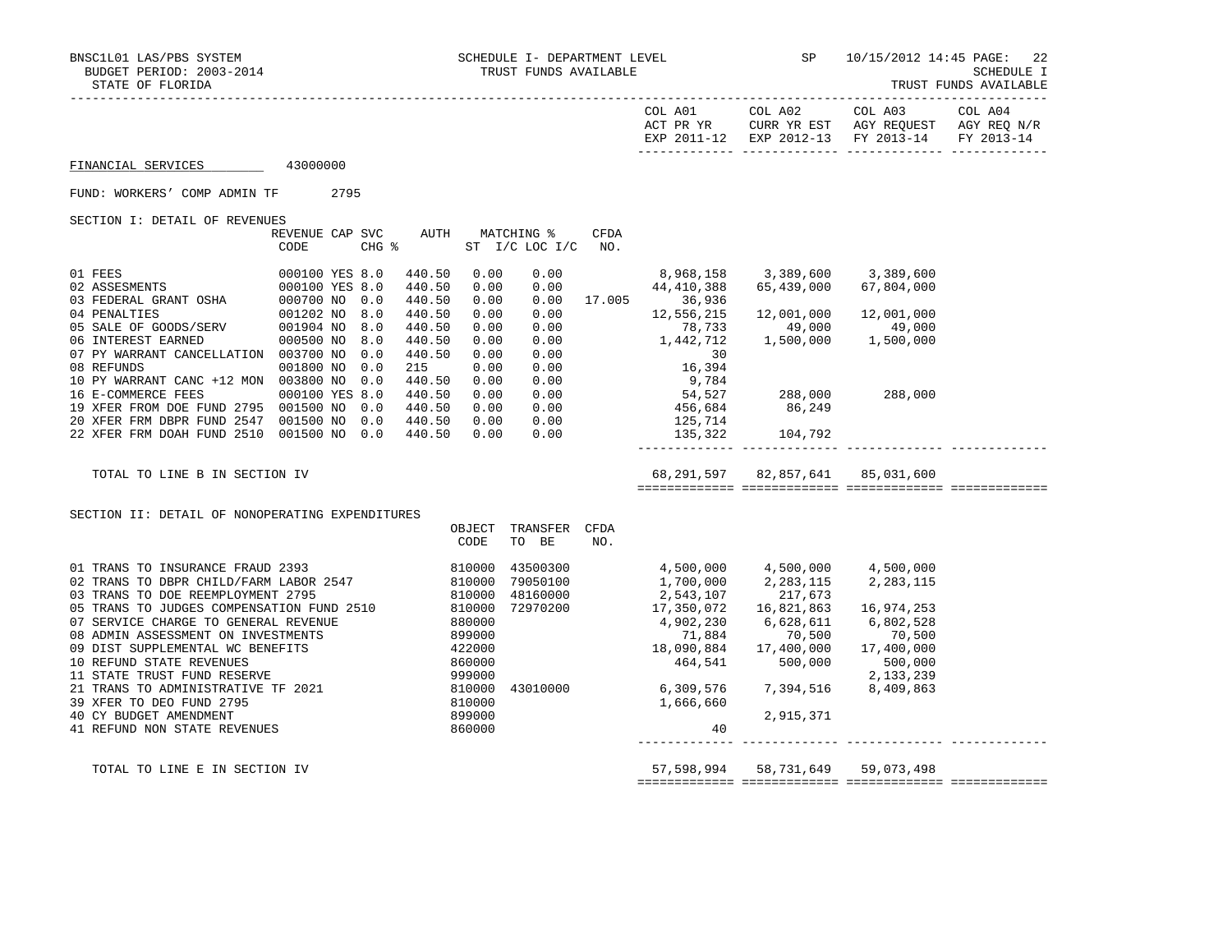| BNSC1L01 LAS/PBS SYSTEM<br>BUDGET PERIOD: 2003-2014<br>STATE OF FLORIDA                                                                                                                                                                                                                                                                                                        | SCHEDULE I- DEPARTMENT LEVEL<br>TRUST FUNDS AVAILABLE       |                                                                                                                                                      | SP                                     | 10/15/2012 14:45 PAGE: 23                                                                                              | <b>SCHEDULE I</b><br>TRUST FUNDS AVAILABLE |
|--------------------------------------------------------------------------------------------------------------------------------------------------------------------------------------------------------------------------------------------------------------------------------------------------------------------------------------------------------------------------------|-------------------------------------------------------------|------------------------------------------------------------------------------------------------------------------------------------------------------|----------------------------------------|------------------------------------------------------------------------------------------------------------------------|--------------------------------------------|
|                                                                                                                                                                                                                                                                                                                                                                                |                                                             |                                                                                                                                                      |                                        | COL A01 COL A02 COL A03 COL A04<br>ACT PR YR CURR YR EST AGY REQUEST AGY REQ N/R<br>EXP 2011-12 EXP 2012-13 FY 2013-14 | FY 2013-14                                 |
| FINANCIAL SERVICES 43000000                                                                                                                                                                                                                                                                                                                                                    |                                                             |                                                                                                                                                      |                                        |                                                                                                                        |                                            |
| FUND: WORKERS' COMP ADMIN TF<br>2795                                                                                                                                                                                                                                                                                                                                           |                                                             |                                                                                                                                                      |                                        |                                                                                                                        |                                            |
| SECTION III: ADJUSTMENTS                                                                                                                                                                                                                                                                                                                                                       | OBJECT<br>CODE                                              |                                                                                                                                                      |                                        |                                                                                                                        |                                            |
| 08 ROUNDING<br>28 SEPTEBMER 2011 REVERSIONS<br>29 SEPTEMBER 2012 REVERSIONS<br>30 PY CF ENCUMBRANCES ADJUST LINE A 991000<br>31 PY NON CF PAYABLES OPER CAT ADJUST LINE A 991000<br>32 ADJ TO PENALTY RECEIVABLES/ALLOWANCE<br>33 CY LT PENALTIES NET OF 254XX -259XX GLC 991000                                                                                               | 991000<br>991000<br>991000<br>991000                        | $11-$<br>282,898<br>$916,480 -$<br>39,656<br>14,602,931-<br>17,551,873-                                                                              | 216,517                                |                                                                                                                        |                                            |
| TOTAL TO LINE H IN SECTION IV                                                                                                                                                                                                                                                                                                                                                  |                                                             | 32,748,741- 216,517                                                                                                                                  |                                        |                                                                                                                        |                                            |
| SECTION IV: SUMMARY                                                                                                                                                                                                                                                                                                                                                            |                                                             |                                                                                                                                                      |                                        |                                                                                                                        |                                            |
| UNRESERVED FUND BALANCE - JULY 1<br>ADD: REVENUES (FROM SECTION I)<br>TOTAL FUNDS AVAILABLE (LINE A + LINE B)<br>LESS: OPERATING EXPENDITURES<br>LESS: NONOPERATING EXPENDITURES (SECTION II)<br>LESS: FIXED CAPITAL OUTLAY (TOTAL ONLY)<br>UNRESERVED FUND BALANCE - JUNE 30 - BEFORE ADJ<br>NET ADJUSTMENTS (FROM SECTION III)<br>ADJUSTED UNRESERVED FUND BALANCE - JUNE 30 | (A)<br>(B)<br>(C)<br>(D)<br>(E)<br>(F)<br>(G)<br>(H)<br>(I) | 130,809,841 85,177,310 85,029,891<br>68,291,597 82,857,641<br>23,576,393 24,489,928<br>57,598,994<br>117,926,051<br>32,748,741-216,517<br>85,177,310 | 58,731,649<br>84,813,374<br>85,029,891 | 85,031,600<br>170,061,491<br>24,082,367<br>59,073,498<br>86,905,626<br>86,905,626                                      |                                            |
| TOTAL UNRESERVED FUND BALANCE FROM STATEWIDE CFO FILE:                                                                                                                                                                                                                                                                                                                         |                                                             | 130,809,841                                                                                                                                          |                                        |                                                                                                                        |                                            |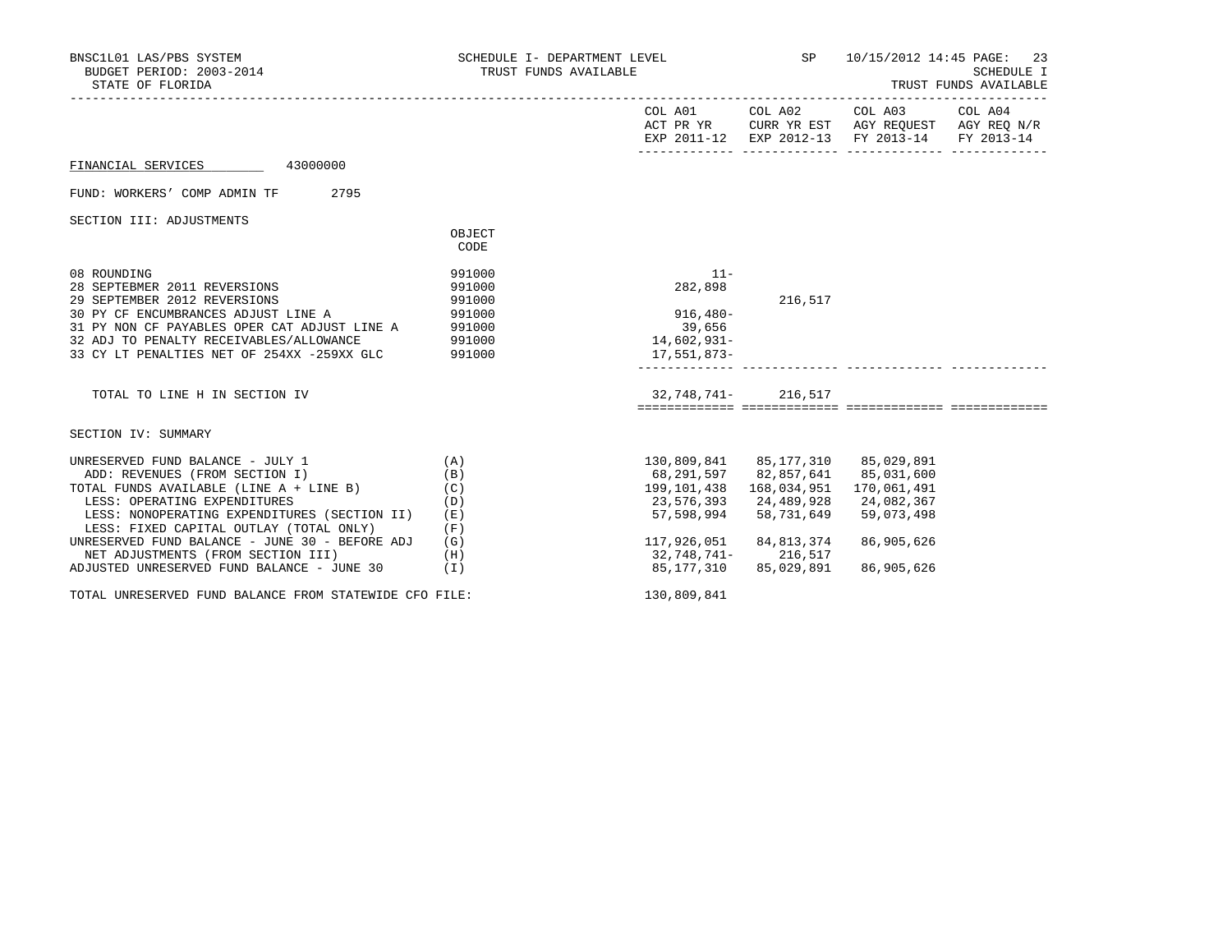| BNSC1L01 LAS/PBS SYSTEM<br>BUDGET PERIOD: 2003-2014<br>STATE OF FLORIDA                                                                                                                                               |                                                                                     |                                             |                                                | SCHEDULE I- DEPARTMENT LEVEL<br>TRUST FUNDS AVAILABLE |      |                                                          | SP                                                       | 10/15/2012 14:45 PAGE:                                                                                    | 24<br><b>SCHEDULE I</b><br>TRUST FUNDS AVAILABLE |
|-----------------------------------------------------------------------------------------------------------------------------------------------------------------------------------------------------------------------|-------------------------------------------------------------------------------------|---------------------------------------------|------------------------------------------------|-------------------------------------------------------|------|----------------------------------------------------------|----------------------------------------------------------|-----------------------------------------------------------------------------------------------------------|--------------------------------------------------|
|                                                                                                                                                                                                                       |                                                                                     |                                             |                                                |                                                       |      | COL A01                                                  | COL A02                                                  | COL A03<br>ACT PR YR CURR YR EST AGY REQUEST AGY REQ N/R<br>EXP 2011-12 EXP 2012-13 FY 2013-14 FY 2013-14 | COL A04                                          |
| FINANCIAL SERVICES                                                                                                                                                                                                    | 43000000                                                                            |                                             |                                                |                                                       |      |                                                          |                                                          |                                                                                                           |                                                  |
| FUND: WORKERS'COMP SPEC DISAB TF 2798                                                                                                                                                                                 |                                                                                     |                                             |                                                |                                                       |      |                                                          |                                                          |                                                                                                           |                                                  |
| SECTION I: DETAIL OF REVENUES                                                                                                                                                                                         |                                                                                     |                                             |                                                |                                                       |      |                                                          |                                                          |                                                                                                           |                                                  |
|                                                                                                                                                                                                                       | REVENUE CAP SVC<br>CODE                                                             | $CHG$ $\approx$                             |                                                | AUTH MATCHING %<br>ST I/C LOC I/C NO.                 | CFDA |                                                          |                                                          |                                                                                                           |                                                  |
| 01 ASSESSMENTS<br>02 FEES<br>03 REFUNDS<br>04 SALE OF GOODS AND SERV<br>05 PR YR WARRANT CANC                                                                                                                         | 000100 YES 8.0<br>000100 YES 0.0<br>001800 NO 0.0<br>001904 NO 8.0<br>003700 NO 0.0 | 440.49<br>440.49<br>215<br>440.49<br>440.49 | 0.00<br>0.00<br>0.00<br>0.00<br>0.00           | 0.00<br>0.00<br>0.00<br>0.00<br>0.00                  |      | 40,677,498<br>500<br>39,337<br>605<br>25,569             | 500                                                      | 40,837,000 41,249,000<br>500                                                                              |                                                  |
| 07 INTEREST EARNED                                                                                                                                                                                                    | 000500 NO 8.0                                                                       | 17                                          | 0.00                                           | 0.00                                                  |      | 3,812,881                                                |                                                          | 3,315,000 2,885,000                                                                                       |                                                  |
| TOTAL TO LINE B IN SECTION IV                                                                                                                                                                                         |                                                                                     |                                             |                                                |                                                       |      |                                                          | 44,556,390 44,152,500 44,134,500                         |                                                                                                           |                                                  |
| SECTION II: DETAIL OF NONOPERATING EXPENDITURES                                                                                                                                                                       |                                                                                     |                                             |                                                |                                                       |      |                                                          |                                                          |                                                                                                           |                                                  |
|                                                                                                                                                                                                                       |                                                                                     |                                             | CODE                                           | OBJECT TRANSFER CFDA<br>TO BE                         | NO.  |                                                          |                                                          |                                                                                                           |                                                  |
| 01 REIMBURSEMENT OF EMPLOYERS<br>02 SERVICE CHARGE TO GENERAL REVENUE<br>03 ADMIN ASSESSMENT ON INVESTMENTS<br>04 REFUNDS OF STATE REVENUE<br>06 STATE TRUST FUND RESERVE<br>08 TRANSFER TO ADMINISTRATIVE TRUST FUND |                                                                                     |                                             | 860000<br>880000<br>899000<br>860000<br>999000 | 810000 43010000                                       |      | 63,280,174<br>3,427,776<br>189,482<br>196,780<br>347,480 | 55,000,000<br>3,532,160<br>155,805<br>200,000<br>678,919 | 55,000,000<br>3,530,720<br>135,595<br>200,000<br>1,989,281<br>806,490                                     |                                                  |
| TOTAL TO LINE E IN SECTION IV                                                                                                                                                                                         |                                                                                     |                                             |                                                |                                                       |      |                                                          | 67,441,692 59,566,884 61,662,086                         |                                                                                                           |                                                  |
| SECTION III: ADJUSTMENTS                                                                                                                                                                                              |                                                                                     |                                             | OBJECT<br>CODE                                 |                                                       |      |                                                          |                                                          |                                                                                                           |                                                  |
| 03 ROUNDING<br>12 SEPTEMBER 2011 REVERSIONS<br>13 PY CERT FWD ENCUM ADJUST LINE A<br>14 PY NON CERT PAYABLES OPER CAT ADJ LINE A<br>15 SEPTEMBER 2012 REVERSIONS                                                      |                                                                                     |                                             | 991000<br>991000<br>991000<br>991000<br>991000 |                                                       |      | $2 -$<br>6<br>1,275-<br>506                              | 51                                                       |                                                                                                           |                                                  |
| TOTAL TO LINE H IN SECTION IV                                                                                                                                                                                         |                                                                                     |                                             |                                                |                                                       |      | 765-                                                     | 51                                                       |                                                                                                           |                                                  |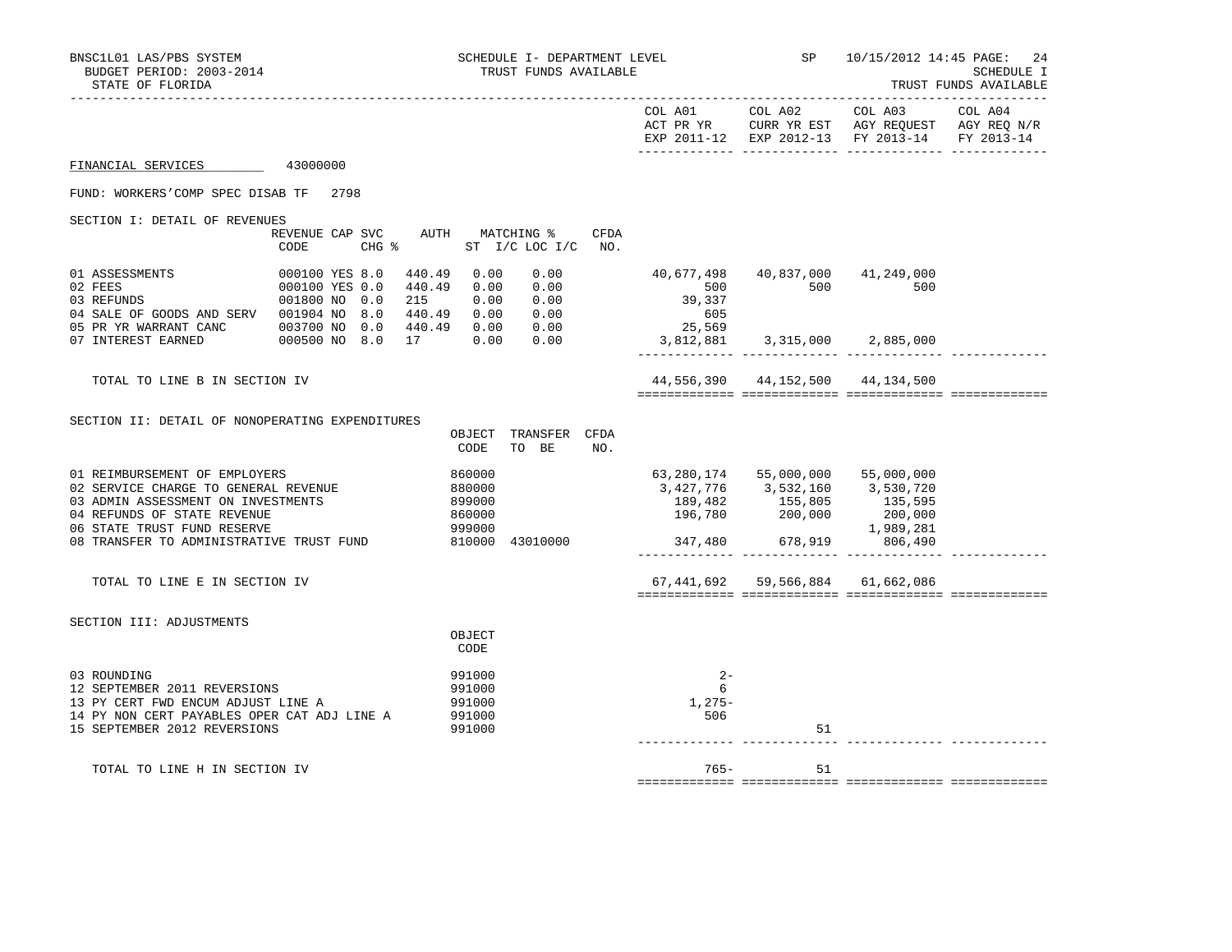| BNSC1L01 LAS/PBS SYSTEM<br>BUDGET PERIOD: $2003-2014$<br>STATE OF FLORIDA                                                                                                                                                                                                                                                                                                                                                                            |                                               | TRUST FUNDS AVAILABLE                                                                     |                                                                                                                                                                                                                              | SCHEDULE I- DEPARTMENT LEVEL SP $10/15/2012$ 14:45 PAGE:<br>-25<br>SCHEDULE I<br>TRUST FUNDS AVAILABLE                            |  |  |  |
|------------------------------------------------------------------------------------------------------------------------------------------------------------------------------------------------------------------------------------------------------------------------------------------------------------------------------------------------------------------------------------------------------------------------------------------------------|-----------------------------------------------|-------------------------------------------------------------------------------------------|------------------------------------------------------------------------------------------------------------------------------------------------------------------------------------------------------------------------------|-----------------------------------------------------------------------------------------------------------------------------------|--|--|--|
|                                                                                                                                                                                                                                                                                                                                                                                                                                                      |                                               |                                                                                           |                                                                                                                                                                                                                              | COL A01 COL A02 COL A03 COL A04<br>ACT PR YR CURR YR EST AGY REQUEST AGY REQ N/R<br>EXP 2011-12 EXP 2012-13 FY 2013-14 FY 2013-14 |  |  |  |
| FINANCIAL SERVICES 43000000                                                                                                                                                                                                                                                                                                                                                                                                                          |                                               |                                                                                           |                                                                                                                                                                                                                              |                                                                                                                                   |  |  |  |
| FUND: WORKERS'COMP SPEC DISAB TF 2798                                                                                                                                                                                                                                                                                                                                                                                                                |                                               |                                                                                           |                                                                                                                                                                                                                              |                                                                                                                                   |  |  |  |
| SECTION IV: SUMMARY                                                                                                                                                                                                                                                                                                                                                                                                                                  |                                               |                                                                                           |                                                                                                                                                                                                                              |                                                                                                                                   |  |  |  |
| UNRESERVED FUND BALANCE - JULY 1 $(A)$<br>ADD: REVENUES (FROM SECTION I)<br>TOTAL FUNDS AVAILABLE (LINE A + LINE B)<br>LESS: OPERATING EXPENDITURES<br>LESS: NONOPERATING EXPENDITURES (SECTION II)<br>LESS: FIXED CAPITAL OUTLAY (TOTAL ONLY)<br>UNRESERVED FUND BALANCE - JUNE 30 - BEFORE ADJ<br>NET ADJUSTMENTS (FROM SECTION III)<br>ADJUSTED UNRESERVED FUND BALANCE - JUNE 30 $(1)$<br>TOTAL UNRESERVED FUND BALANCE FROM STATEWIDE CFO FILE: | (B)<br>(C)<br>(D)<br>(E)<br>(F)<br>(G)<br>(H) | 44,556,390 44,152,500 44,134,500<br>$67,441,692$ $59,566,884$ $61,662,086$<br>168,255,724 | 168, 255, 724 144, 373, 397 127, 820, 816<br>212,812,114  188,525,897  171,955,316<br>996,260 1,138,248 1,147,718<br>144, 374, 162 127, 820, 765 109, 145, 512<br>$765 -$<br>51<br>144, 373, 397 127, 820, 816 109, 145, 512 |                                                                                                                                   |  |  |  |
| SCHEDULE IB: DETAIL OF UNRESERVED FUND BALANCE                                                                                                                                                                                                                                                                                                                                                                                                       | FUNDING SOURCE<br>STATE (S)<br>NONSTATE (N)   |                                                                                           |                                                                                                                                                                                                                              |                                                                                                                                   |  |  |  |
| 01 RESERVE PURSUANT TO S 440.49(9) F.S. S                                                                                                                                                                                                                                                                                                                                                                                                            |                                               | 144, 373, 397 127, 820, 816 109, 145, 512                                                 |                                                                                                                                                                                                                              |                                                                                                                                   |  |  |  |
| ADJUSTED UNRESERVED FUND BALANCE - JUNE 30                                                                                                                                                                                                                                                                                                                                                                                                           |                                               |                                                                                           |                                                                                                                                                                                                                              |                                                                                                                                   |  |  |  |